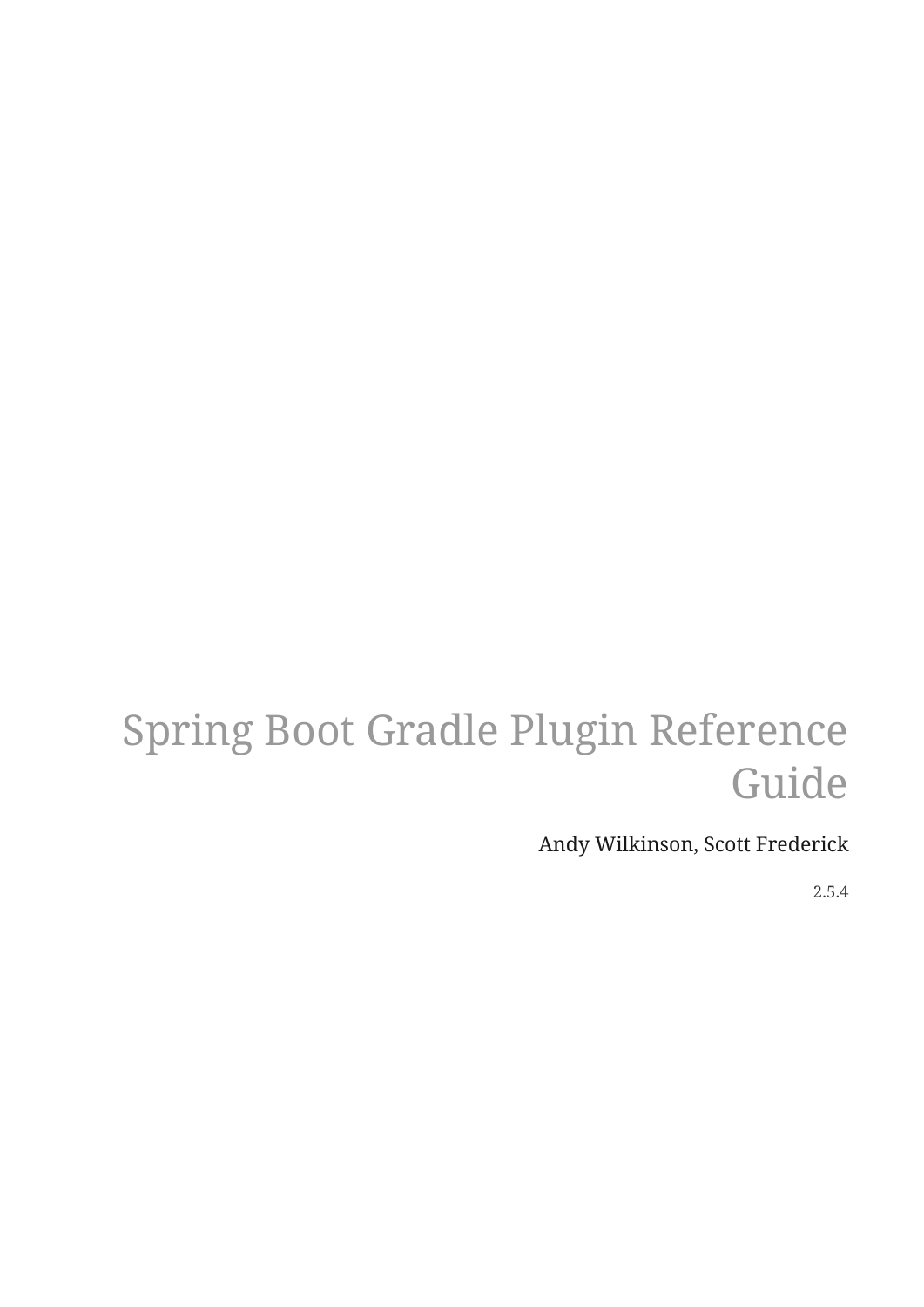# **Table of Contents**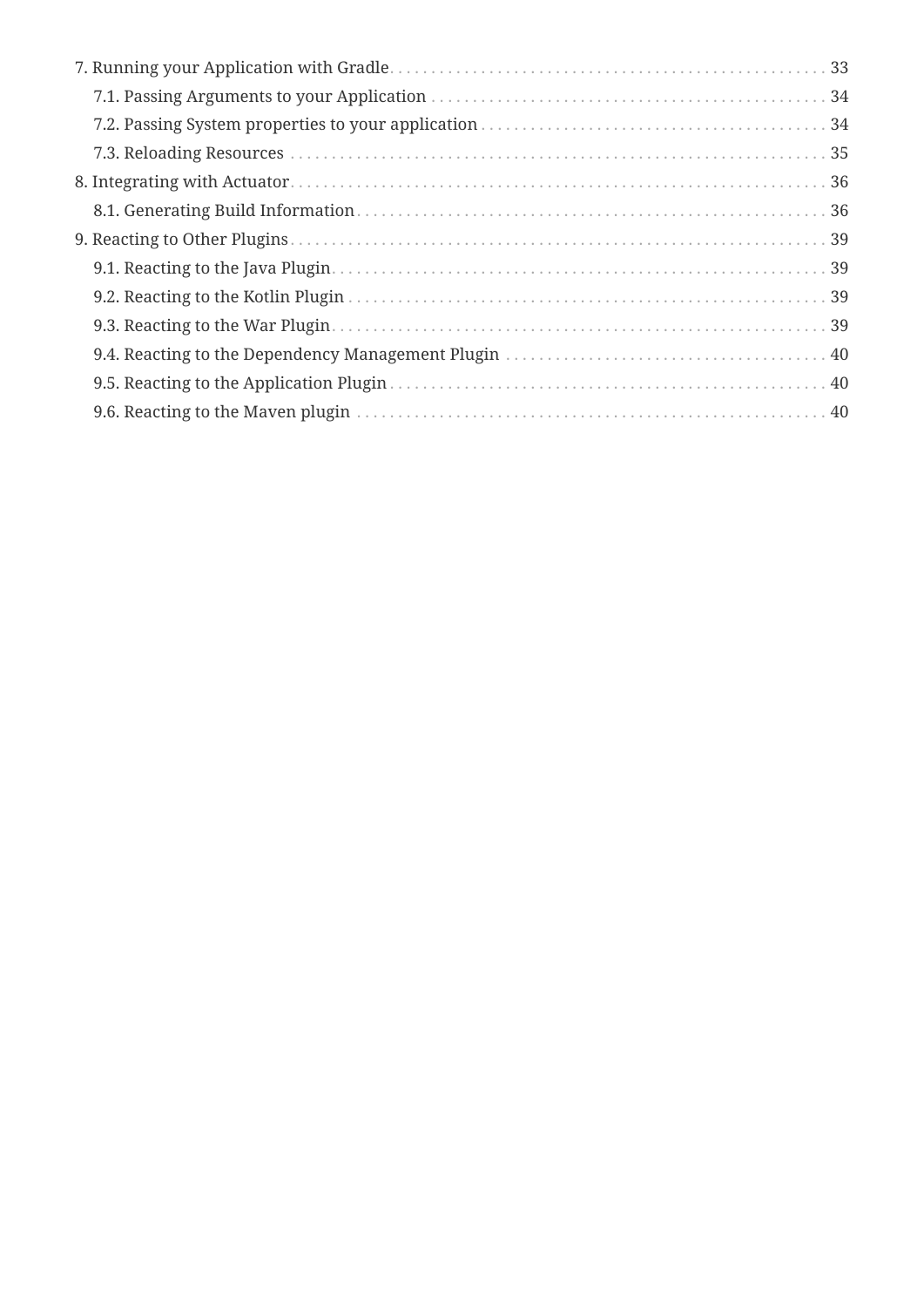# <span id="page-3-0"></span>**Chapter 1. Introduction**

The Spring Boot Gradle Plugin provides Spring Boot support in [Gradle](https://gradle.org). It allows you to package executable jar or war archives, run Spring Boot applications, and use the dependency management provided by spring-boot-dependencies. Spring Boot's Gradle plugin requires Gradle 6.8, 6.9, or 7.x and can be used with Gradle's [configuration cache.](https://docs.gradle.org/current/userguide/configuration_cache.html)

In addition to this user guide, [API documentation](https://docs.spring.io/spring-boot/docs/2.5.4/gradle-plugin/api) is also available.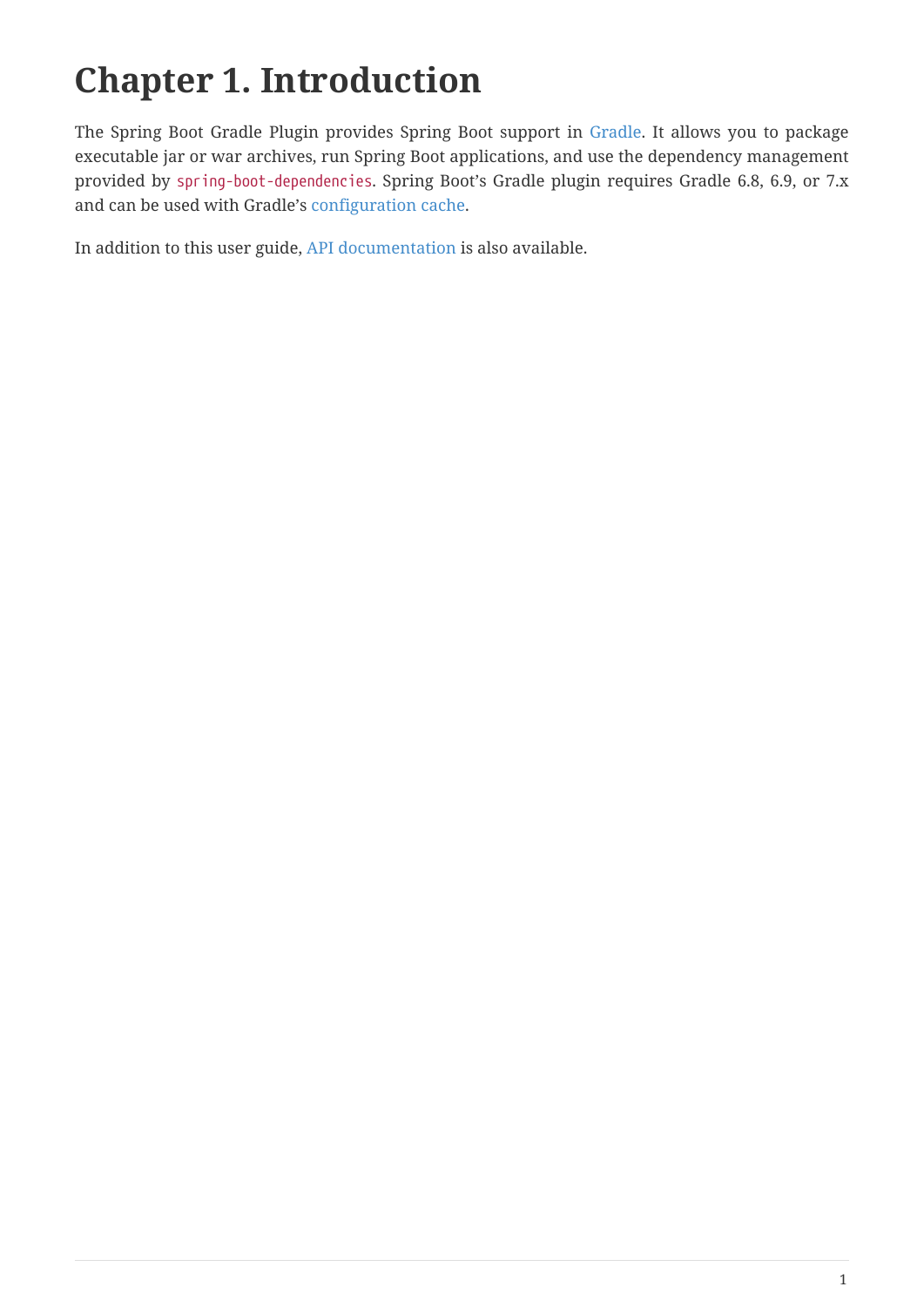# <span id="page-4-0"></span>**Chapter 2. Getting Started**

To get started with the plugin it needs to be applied to your project.

The plugin is [published to Gradle's plugin portal](https://plugins.gradle.org/plugin/org.springframework.boot) and can be applied using the plugins block:

#### *Groovy*

```
plugins {
      id 'org.springframework.boot' version '2.5.4'
}
```
*Kotlin*

```
plugins {
      id("org.springframework.boot") version "2.5.4"
}
```
Applied in isolation the plugin makes few changes to a project. Instead, the plugin detects when certain other plugins are applied and reacts accordingly. For example, when the java plugin is applied a task for building an executable jar is automatically configured. A typical Spring Boot project will apply the [groovy](https://docs.gradle.org/current/userguide/groovy_plugin.html), [java](https://docs.gradle.org/current/userguide/java_plugin.html), or [org.jetbrains.kotlin.jvm](https://kotlinlang.org/docs/reference/using-gradle.html) plugin as a minimum and also use the [io.spring.dependency-management](https://github.com/spring-gradle-plugins/dependency-management-plugin) plugin or Gradle's native bom support for dependency management. For example:

*Groovy*

apply plugin: 'java' apply plugin: 'io.spring.dependency-management'

*Kotlin*

```
plugins {
     java
     id("org.springframework.boot") version "2.5.4"
}
apply(plugin = "io.springframework")
```
To learn more about how the Spring Boot plugin behaves when other plugins are applied please see the section on [reacting to other plugins](#page-41-0).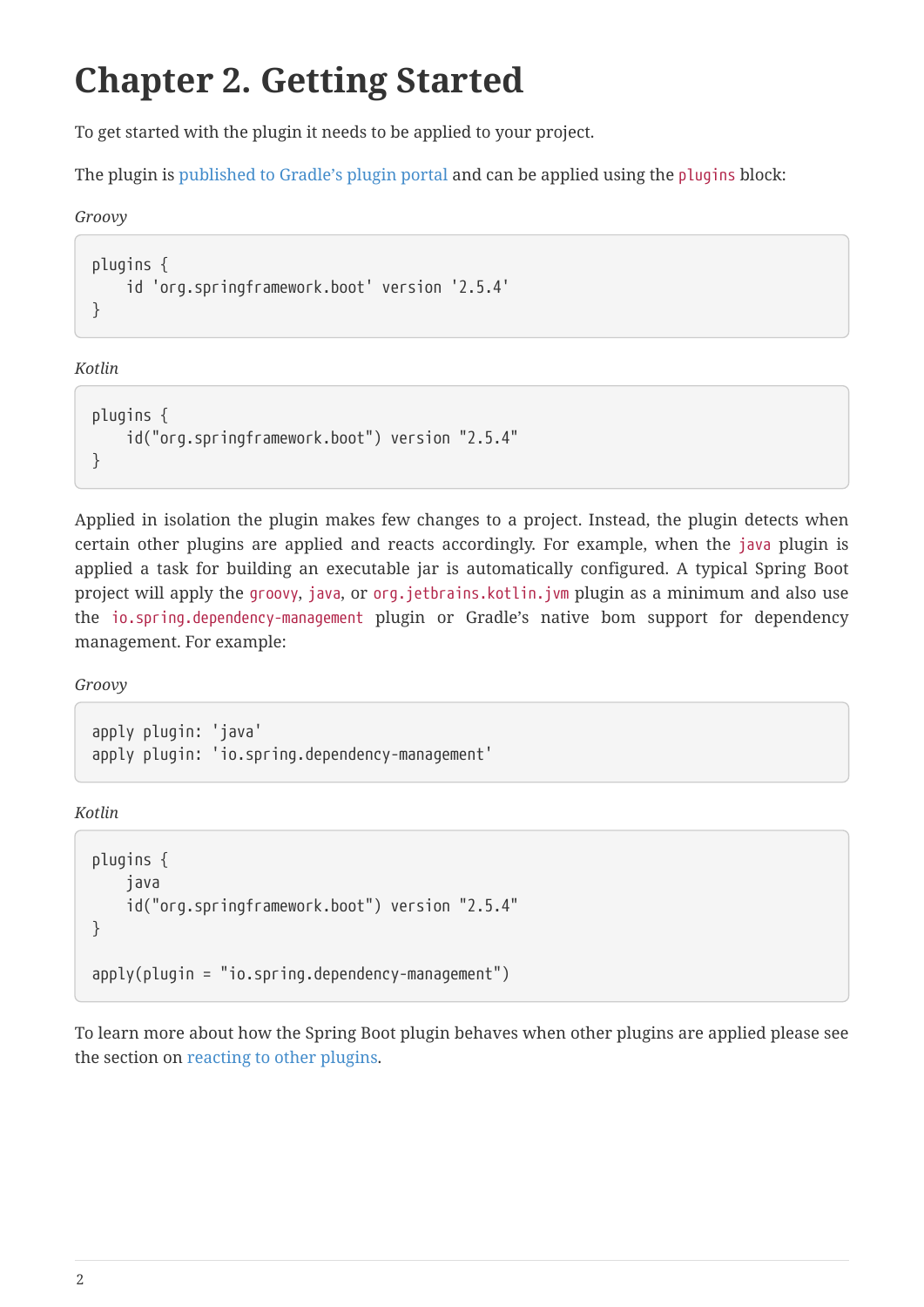# <span id="page-5-0"></span>**Chapter 3. Managing Dependencies**

To manage dependencies in your Spring Boot application, you can either apply the [io.spring.dependency-management](https://github.com/spring-gradle-plugins/dependency-management-plugin) plugin or use Gradle's native bom support. The primary benefit of the former is that it offers property-based customization of managed versions, while using the latter will likely result in faster builds.

## <span id="page-5-1"></span>**3.1. Managing Dependencies with the Dependency Management Plugin**

When you apply the [io.spring.dependency-management](https://github.com/spring-gradle-plugins/dependency-management-plugin) plugin, Spring Boot's plugin will automatically [import the](#page-42-0) [spring-boot-dependencies](#page-42-0) [bom](#page-42-0) from the version of Spring Boot that you are using. This provides a similar dependency management experience to the one that's enjoyed by Maven users. For example, it allows you to omit version numbers when declaring dependencies that are managed in the bom. To make use of this functionality, declare dependencies in the usual way but omit the version number:

*Groovy*

```
dependencies {
      implementation('org.springframework.boot:spring-boot-starter-web')
      implementation('org.springframework.boot:spring-boot-starter-data-jpa')
}
```
#### *Kotlin*

```
dependencies {
      implementation("org.springframework.boot:spring-boot-starter-web")
      implementation("org.springframework.boot:spring-boot-starter-data-jpa")
}
```
#### <span id="page-5-2"></span>**3.1.1. Customizing Managed Versions**

The spring-boot-dependencies bom that is automatically imported when the dependency management plugin is applied uses properties to control the versions of the dependencies that it manages. Browse the [Dependency versions Appendix](https://docs.spring.io/spring-boot/docs/2.5.4/reference/htmlsingle/#dependency-versions-properties) in the Spring Boot reference for a complete list of these properties.

To customize a managed version you set its corresponding property. For example, to customize the version of SLF4J which is controlled by the slf4j.version property:

*Groovy*

```
ext['slf4j.version'] = '1.7.20'
```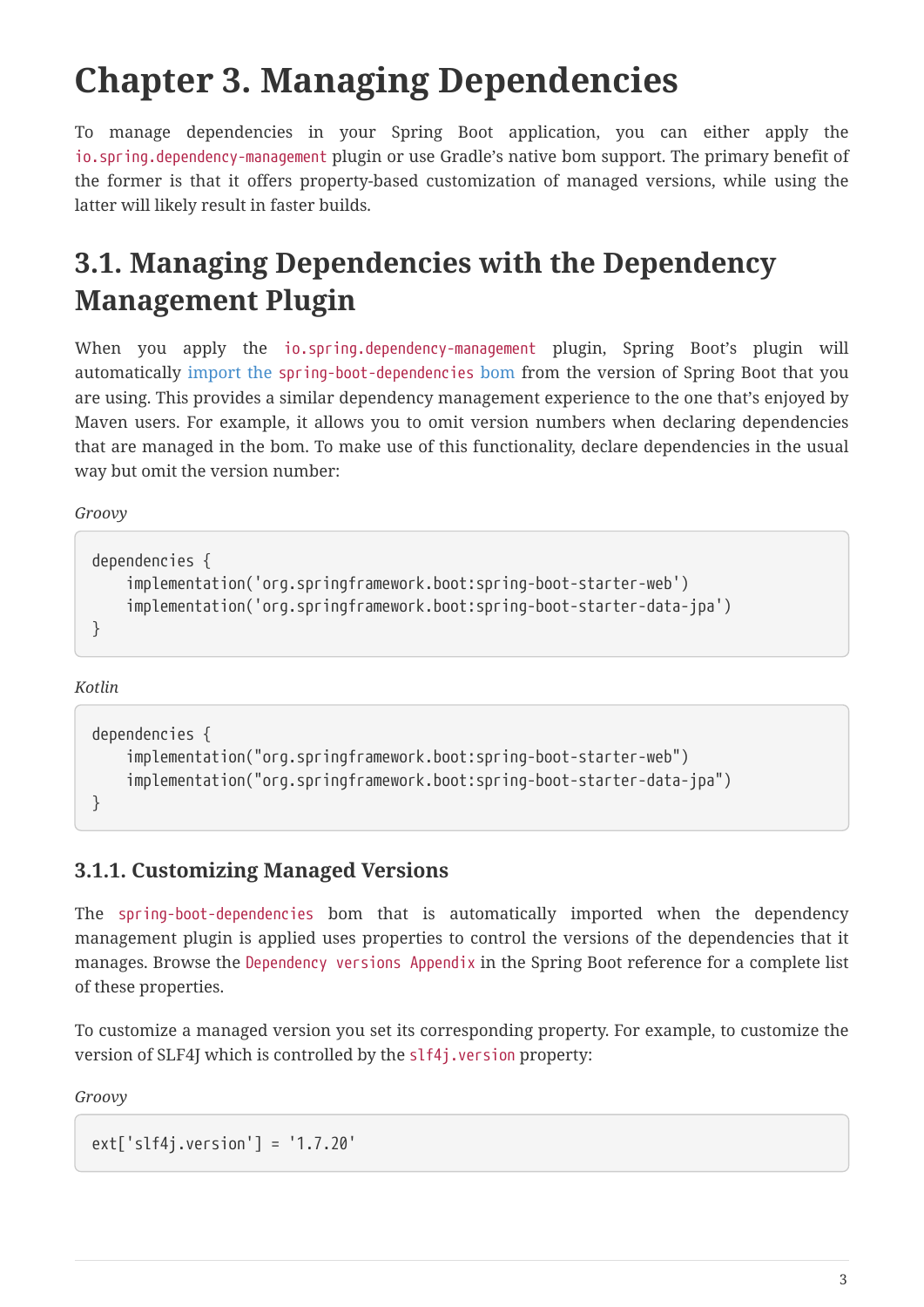```
extra['slf4j.version"] = "1.7.20"
```


Each Spring Boot release is designed and tested against a specific set of third-party dependencies. Overriding versions may cause compatibility issues and should be done with care.

#### <span id="page-6-0"></span>**3.1.2. Using Spring Boot's Dependency Management in Isolation**

Spring Boot's dependency management can be used in a project without applying Spring Boot's plugin to that project. The SpringBootPlugin class provides a BOM\_COORDINATES constant that can be used to import the bom without having to know its group ID, artifact ID, or version.

First, configure the project to depend on the Spring Boot plugin but do not apply it:

*Groovy*

```
plugins {
      id 'org.springframework.boot' version '2.5.4' apply false
}
```
*Kotlin*

```
plugins {
      id("org.springframework.boot") version "2.5.4" apply false
}
```
The Spring Boot plugin's dependency on the dependency management plugin means that you can use the dependency management plugin without having to declare a dependency on it. This also means that you will automatically use the same version of the dependency management plugin as Spring Boot uses.

Apply the dependency management plugin and then configure it to import Spring Boot's bom:

*Groovy*

```
apply plugin: 'io.spring.dependency-management'
dependencyManagement {
      imports {
          mavenBom
org.springframework.boot.gradle.plugin.SpringBootPlugin.BOM_COORDINATES
      }
}
```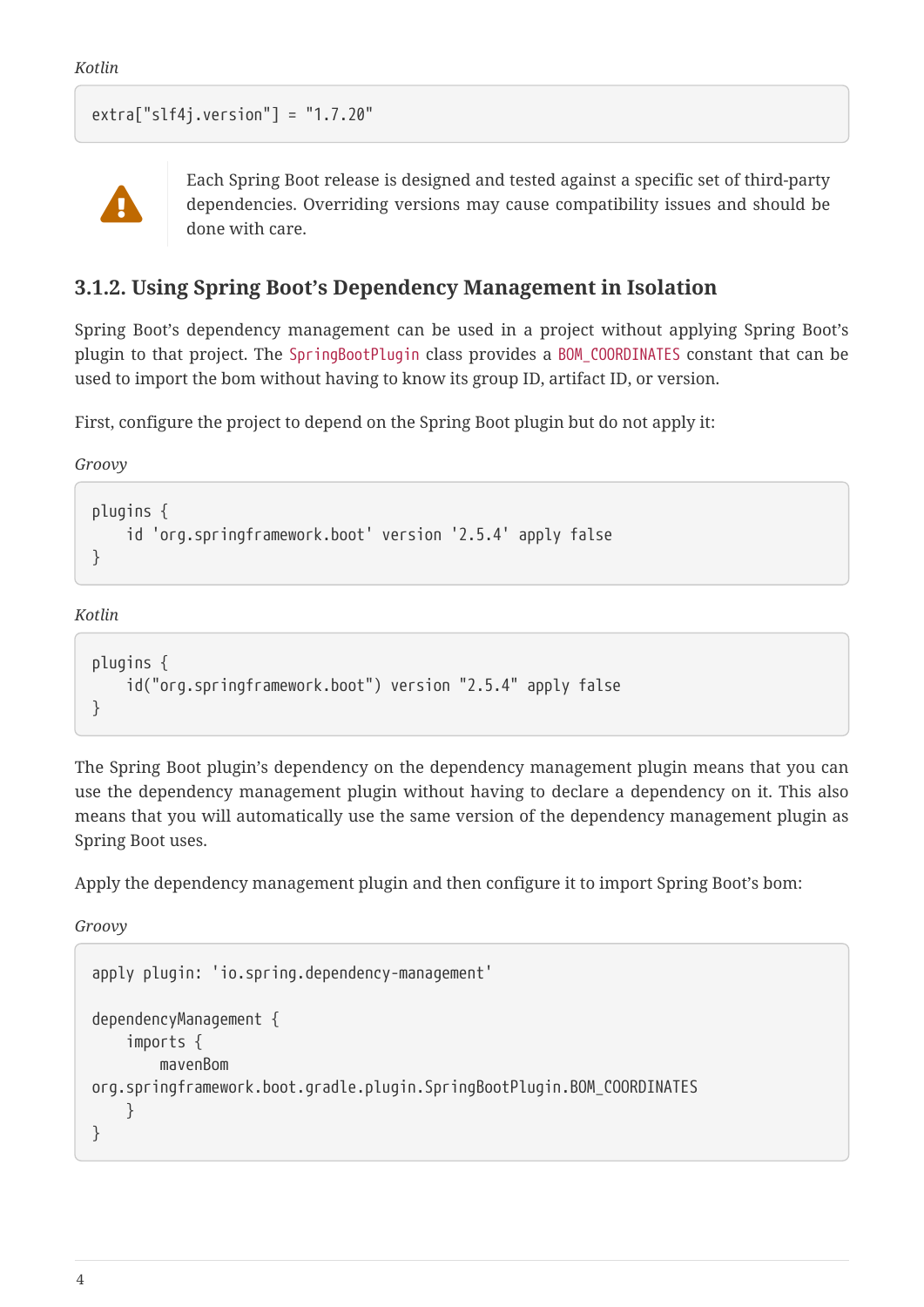```
apply(plugin = "io.spring.dependency-management")
the<DependencyManagementExtension>().apply {
      imports {
mavenBom(org.springframework.boot.gradle.plugin.SpringBootPlugin.BOM_COORDINATES)
      }
}
```
The Kotlin code above is a bit awkward. That's because we're using the imperative way of applying the dependency management plugin.

We can make the code less awkward by applying the plugin from the root parent project, or by using the plugins block as we're doing for the Spring Boot plugin. A downside of this method is that it forces us to specify the version of the dependency management plugin:

```
plugins {
      java
      id("org.springframework.boot") version "2.5.4" apply false
      id("io.spring.dependency-management") version "1.0.11.RELEASE"
}
dependencyManagement {
      imports {
mavenBom(org.springframework.boot.gradle.plugin.SpringBootPlugin.BOM_COORDINATES)
      }
}
```
### <span id="page-7-0"></span>**3.1.3. Learning More**

To learn more about the capabilities of the dependency management plugin, please refer to its [documentation](https://docs.spring.io/dependency-management-plugin/docs/current/reference/html/).

## <span id="page-7-1"></span>**3.2. Managing Dependencies with Gradle's Bom Support**

Gradle allows a bom to be used to manage a project's versions by declaring it as a platform or enforcedPlatform dependency. A platform dependency treats the versions in the bom as recommendations and other versions and constraints in the dependency graph may cause a version of a dependency other than that declared in the bom to be used. An enforcedPlatform dependency treats the versions in the bom as requirements and they will override any other version found in the dependency graph.

The SpringBootPlugin class provides a BOM\_COORDINATES constant that can be used to declare a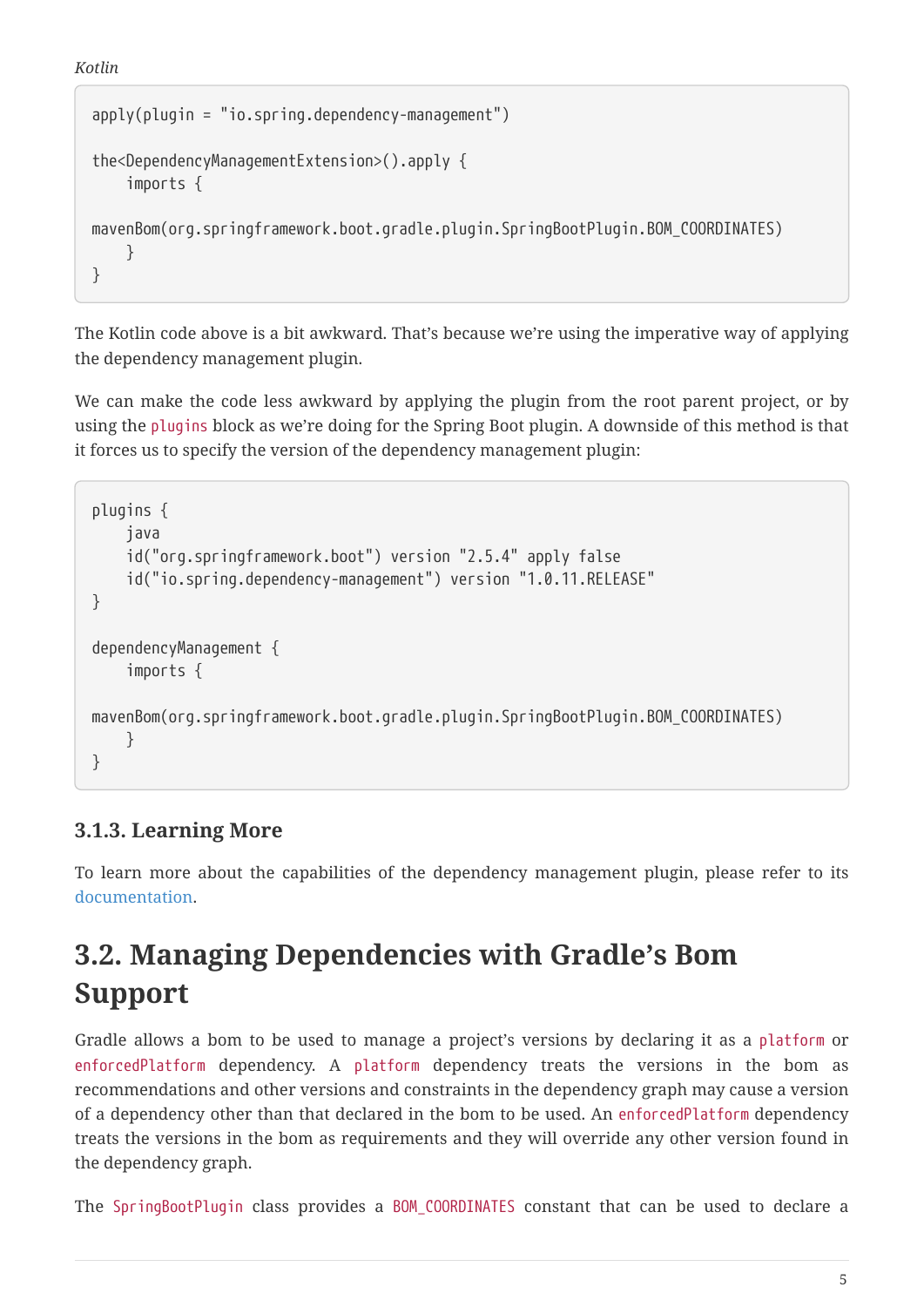dependency upon Spring Boot's bom without having to know its group ID, artifact ID, or version, as shown in the following example:

*Groovy*

```
dependencies {
      implementation
platform(org.springframework.boot.gradle.plugin.SpringBootPlugin.BOM_COORDINATES)
}
```
*Kotlin*

```
dependencies {
implementation(platform(org.springframework.boot.gradle.plugin.SpringBootPlugin.BOM_CO
ORDINATES))
}
```
A platform or enforced platform will only constrain the versions of the configuration in which it has been declared or that extend from the configuration in which it has been declared. As a result, in may be necessary to declare the same dependency in more than one configuration.

### <span id="page-8-0"></span>**3.2.1. Customizing Managed Versions**

When using Gradle's bom support, you cannot use the properties from spring-boot-dependencies to control the versions of the dependencies that it manages. Instead, you must use one of the mechanisms that Gradle provides. One such mechanism is a resolution strategy. SLF4J's modules are all in the org.slf4j group so their version can be controlled by configuring every dependency in that group to use a particular version, as shown in the following example:

*Groovy*

```
configurations.all {
      resolutionStrategy.eachDependency { DependencyResolveDetails details ->
          if (details.requested.group == 'org.slf4j') {
               details.useVersion '1.7.20'
          }
      }
}
```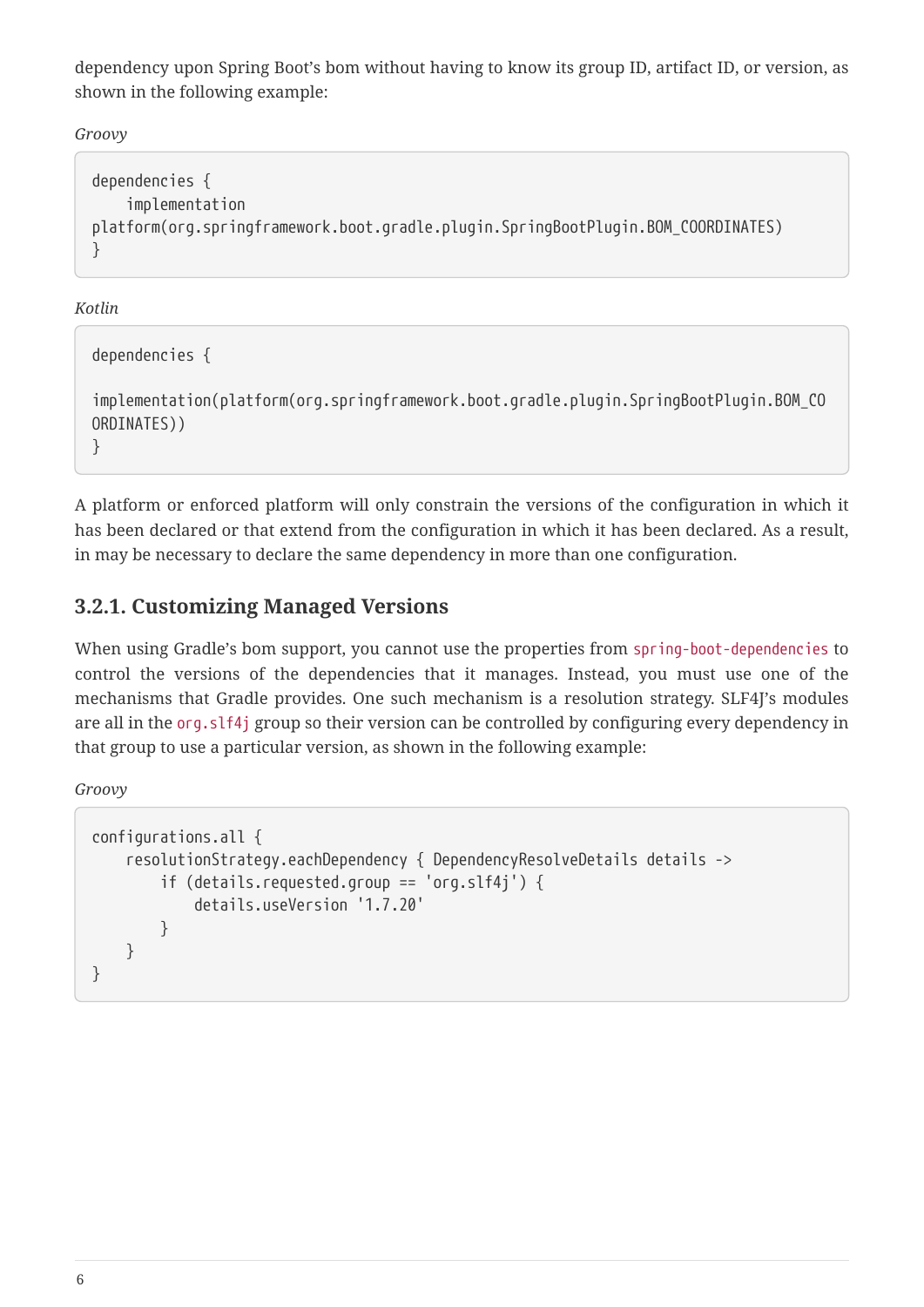```
configurations.all {
      resolutionStrategy.eachDependency {
          if (requested.group == "org.slf4j") {
               useVersion("1.7.20")
          }
      }
}
```


Each Spring Boot release is designed and tested against a specific set of third-party dependencies. Overriding versions may cause compatibility issues and should be done with care.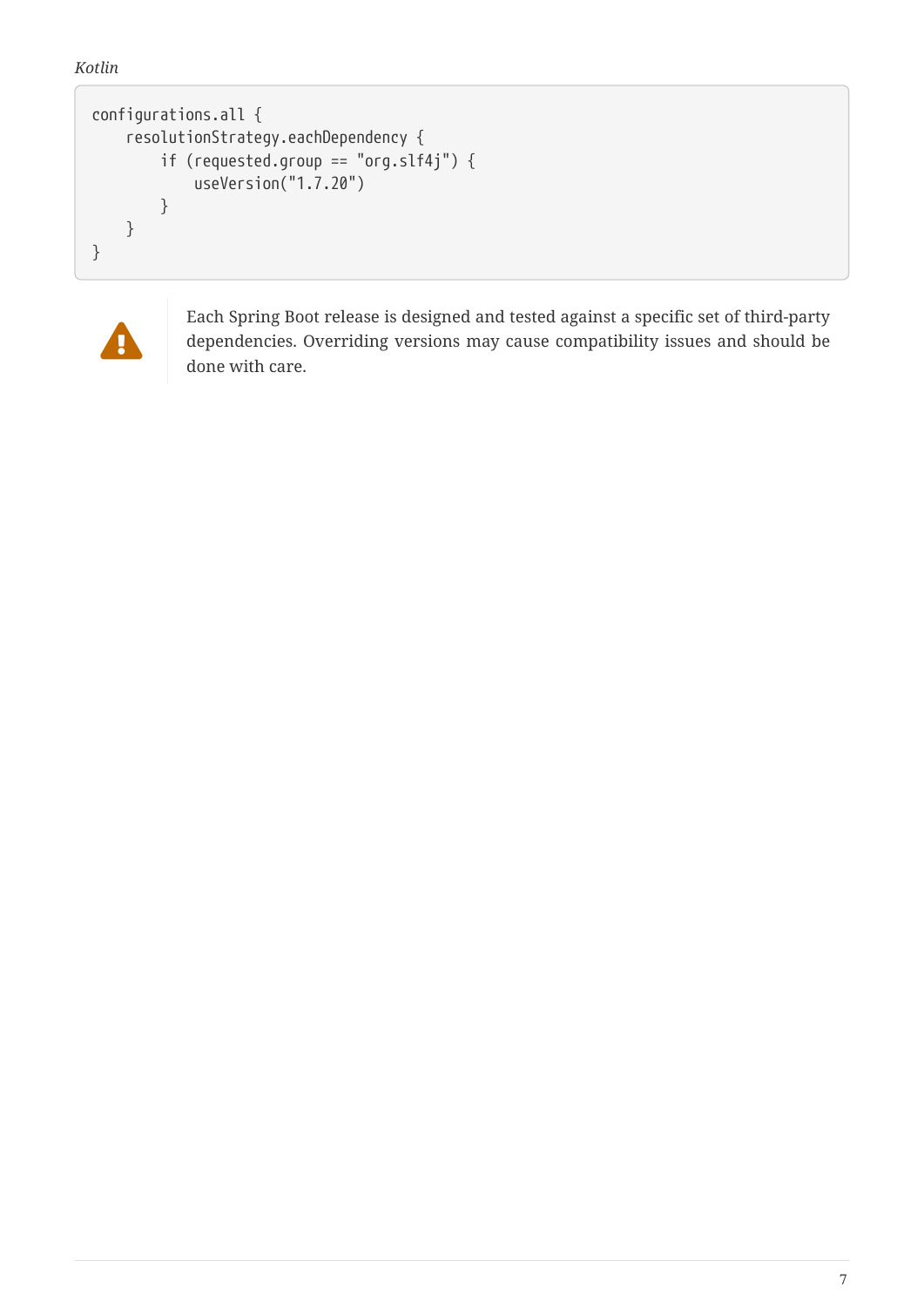# <span id="page-10-0"></span>**Chapter 4. Packaging Executable Archives**

The plugin can create executable archives (jar files and war files) that contain all of an application's dependencies and can then be run with java -jar.

## <span id="page-10-1"></span>**4.1. Packaging Executable Jars**

Executable jars can be built using the bootJar task. The task is automatically created when the java plugin is applied and is an instance of [BootJar](https://docs.spring.io/spring-boot/docs/2.5.4/gradle-plugin/api/org/springframework/boot/gradle/tasks/bundling/BootJar.html). The assemble task is automatically configured to depend upon the bootJar task so running assemble (or build) will also run the bootJar task.

## <span id="page-10-2"></span>**4.2. Packaging Executable Wars**

Executable wars can be built using the bootWar task. The task is automatically created when the war plugin is applied and is an instance of [BootWar](https://docs.spring.io/spring-boot/docs/2.5.4/gradle-plugin/api/org/springframework/boot/gradle/tasks/bundling/BootWar.html). The assemble task is automatically configured to depend upon the bootWar task so running assemble (or build) will also run the bootWar task.

### <span id="page-10-3"></span>**4.2.1. Packaging Executable and Deployable Wars**

A war file can be packaged such that it can be executed using java -jar and deployed to an external container. To do so, the embedded servlet container dependencies should be added to the providedRuntime configuration, for example:

*Groovy*

```
dependencies {
      implementation('org.springframework.boot:spring-boot-starter-web')
      providedRuntime('org.springframework.boot:spring-boot-starter-tomcat')
}
```
*Kotlin*

```
dependencies {
      implementation("org.springframework.boot:spring-boot-starter-web")
      providedRuntime("org.springframework.boot:spring-boot-starter-tomcat")
}
```
This ensures that they are package in the war file's WEB-INF/lib-provided directory from where they will not conflict with the external container's own classes.



providedRuntime is preferred to Gradle's compileOnly configuration as, among other limitations, compileOnly dependencies are not on the test classpath so any webbased integration tests will fail.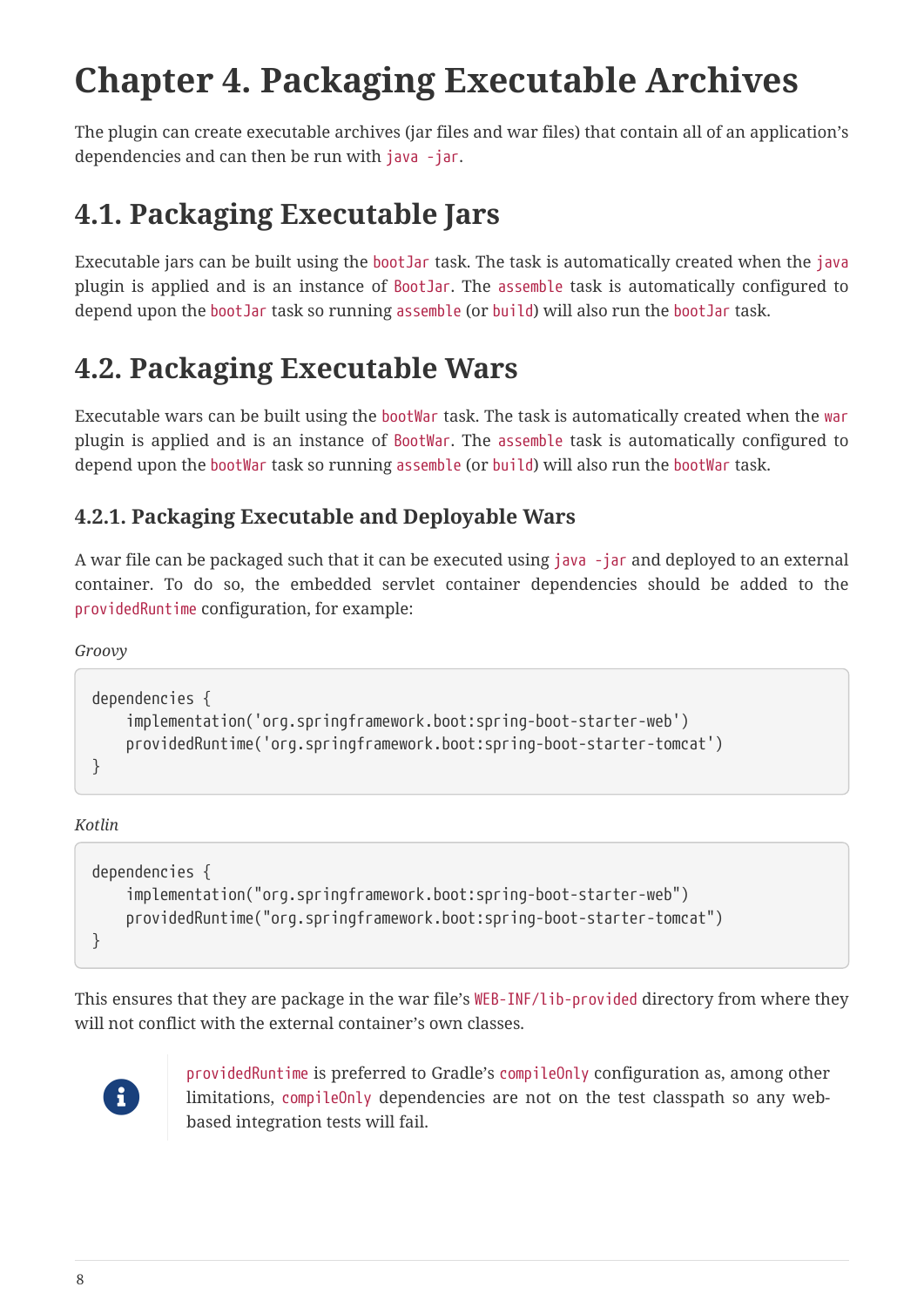## <span id="page-11-0"></span>**4.3. Packaging Executable and Plain Archives**

By default, when the bootJar or bootWar tasks are configured, the jar or war tasks are configured to use plain as the convention for their archive classifier. This ensures that bootJar and jar or bootWar and war have different output locations, allowing both the executable archive and the plain archive to be built at the same time.

If you prefer that its the executable archive, rather than the plain archive, that uses a classifier, configure the classifiers as shown in the following example for the jar and bootJar tasks:

*Groovy*

```
bootJar {
      classifier = 'boot'
}
jar {
      classifier = ''
}
```
*Kotlin*

```
tasks.getByName<BootJar>("bootJar") {
      classifier = "boot"
}
tasks.getByName<Jar>("jar") {
      classifier = ""
}
```
Alternatively, if you prefer that the plain archive isn't built at all, disable its task as shown in the following example for the jar task:

*Groovy*

jar { enabled = false }

*Kotlin*

```
tasks.getByName<Jar>("jar") {
      enabled = false
}
```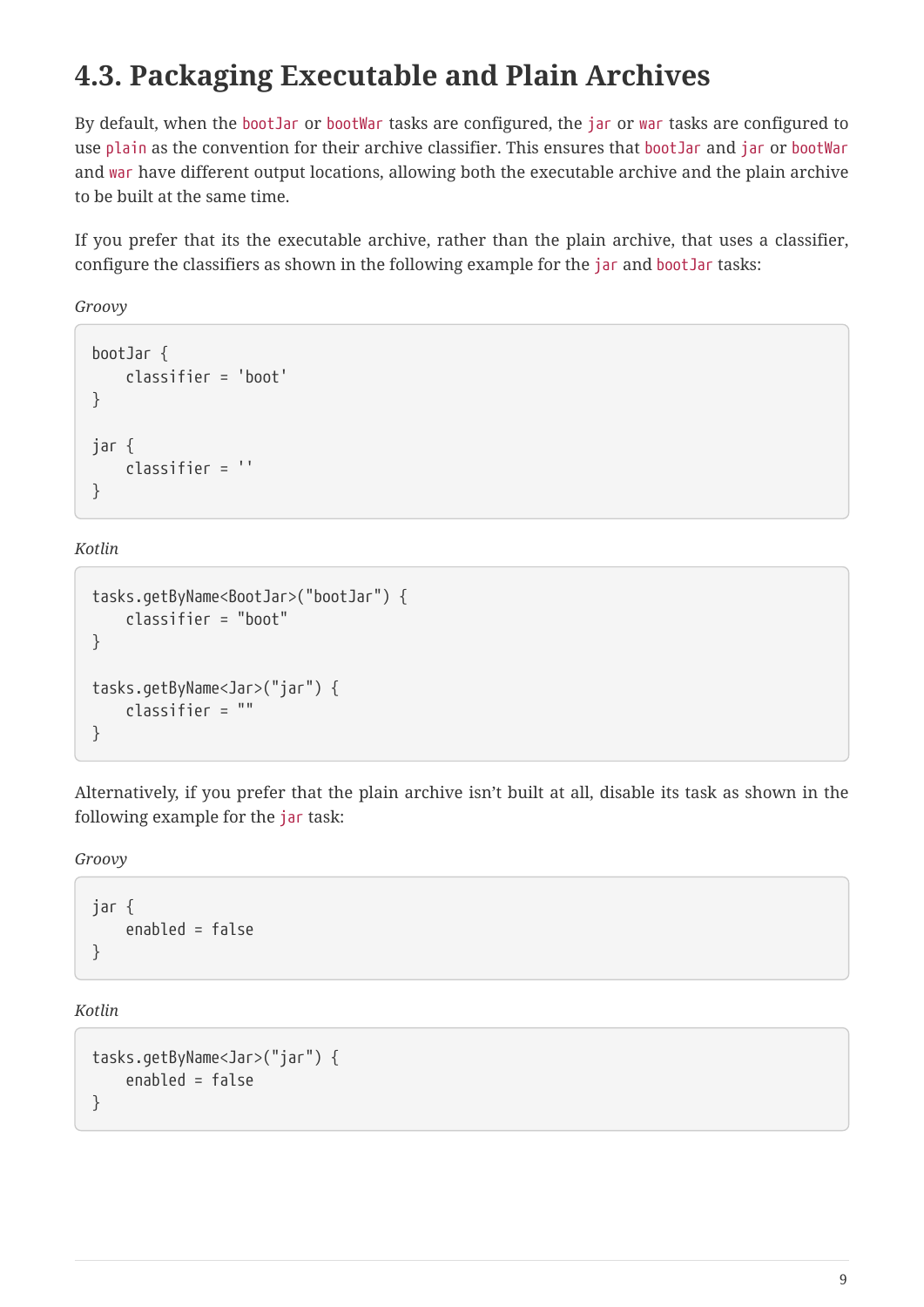## <span id="page-12-0"></span>**4.4. Configuring Executable Archive Packaging**

The [BootJar](https://docs.spring.io/spring-boot/docs/2.5.4/gradle-plugin/api/org/springframework/boot/gradle/tasks/bundling/BootJar.html) and [BootWar](https://docs.spring.io/spring-boot/docs/2.5.4/gradle-plugin/api/org/springframework/boot/gradle/tasks/bundling/BootWar.html) tasks are subclasses of Gradle's Jar and War tasks respectively. As a result, all of the standard configuration options that are available when packaging a jar or war are also available when packaging an executable jar or war. A number of configuration options that are specific to executable jars and wars are also provided.

### <span id="page-12-1"></span>**4.4.1. Configuring the Main Class**

By default, the executable archive's main class will be configured automatically by looking for a class with a public static void main(String[]) method in directories on the task's classpath.

The main class can also be configured explicitly using the task's mainClass property:

*Groovy*

```
bootJar {
     mainClass = 'com.example.ExampleApplication'
}
```
*Kotlin*

```
tasks.getByName<BootJar>("bootJar") {
     mainClass.set("com.example.ExampleApplication")
}
```
Alternatively, the main class name can be configured project-wide using the mainClass property of the Spring Boot DSL:

*Groovy*

```
springBoot {
      mainClass = 'com.example.ExampleApplication'
}
```
*Kotlin*

```
springBoot {
     mainClass.set("com.example.ExampleApplication")
}
```
If the [application](https://docs.gradle.org/current/userguide/application_plugin.html) [plugin](https://docs.gradle.org/current/userguide/application_plugin.html) has been applied its mainClass property must be configured and can be used for the same purpose: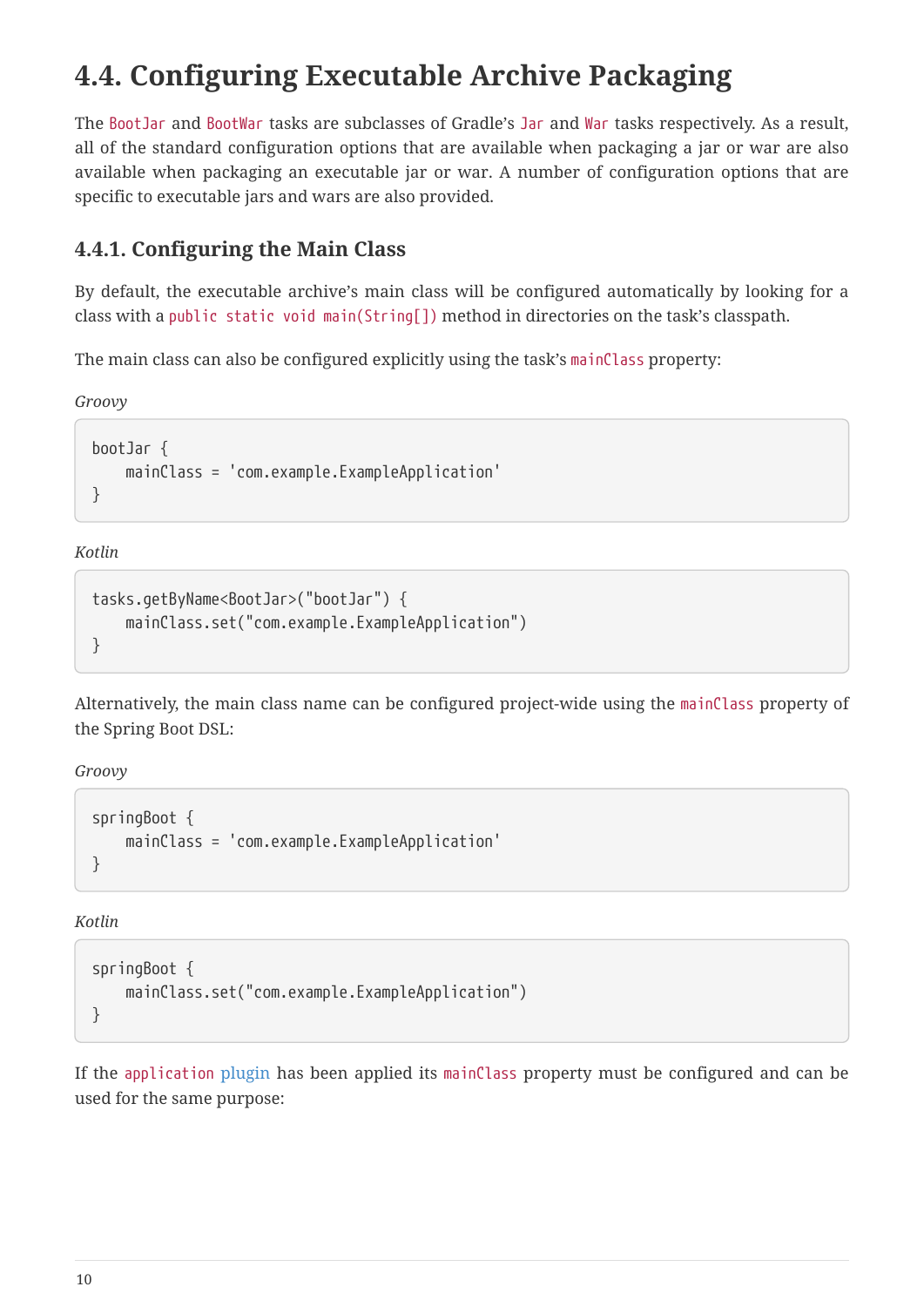*Groovy*

```
application {
     mainClass = 'com.example.ExampleApplication'
}
```
*Kotlin*

```
application {
      mainClass.set("com.example.ExampleApplication")
}
```
Lastly, the Start-Class attribute can be configured on the task's manifest:

*Groovy*

```
bootJar {
      manifest {
          attributes 'Start-Class': 'com.example.ExampleApplication'
      }
}
```
*Kotlin*

```
tasks.getByName<BootJar>("bootJar") {
      manifest {
          attributes("Start-Class" to "com.example.ExampleApplication")
      }
}
```


If the main class is written in Kotlin, the name of the generated Java class should be used. By default, this is the name of the Kotlin class with the Kt suffix added. For example, ExampleApplication becomes ExampleApplicationKt. If another name is defined using @JvmName then that name should be used.

### <span id="page-13-0"></span>**4.4.2. Including Development-only Dependencies**

By default all dependencies declared in the developmentOnly configuration will be excluded from an executable jar or war.

If you want to include dependencies declared in the developmentOnly configuration in your archive, configure the classpath of its task to include the configuration, as shown in the following example for the bootWar task: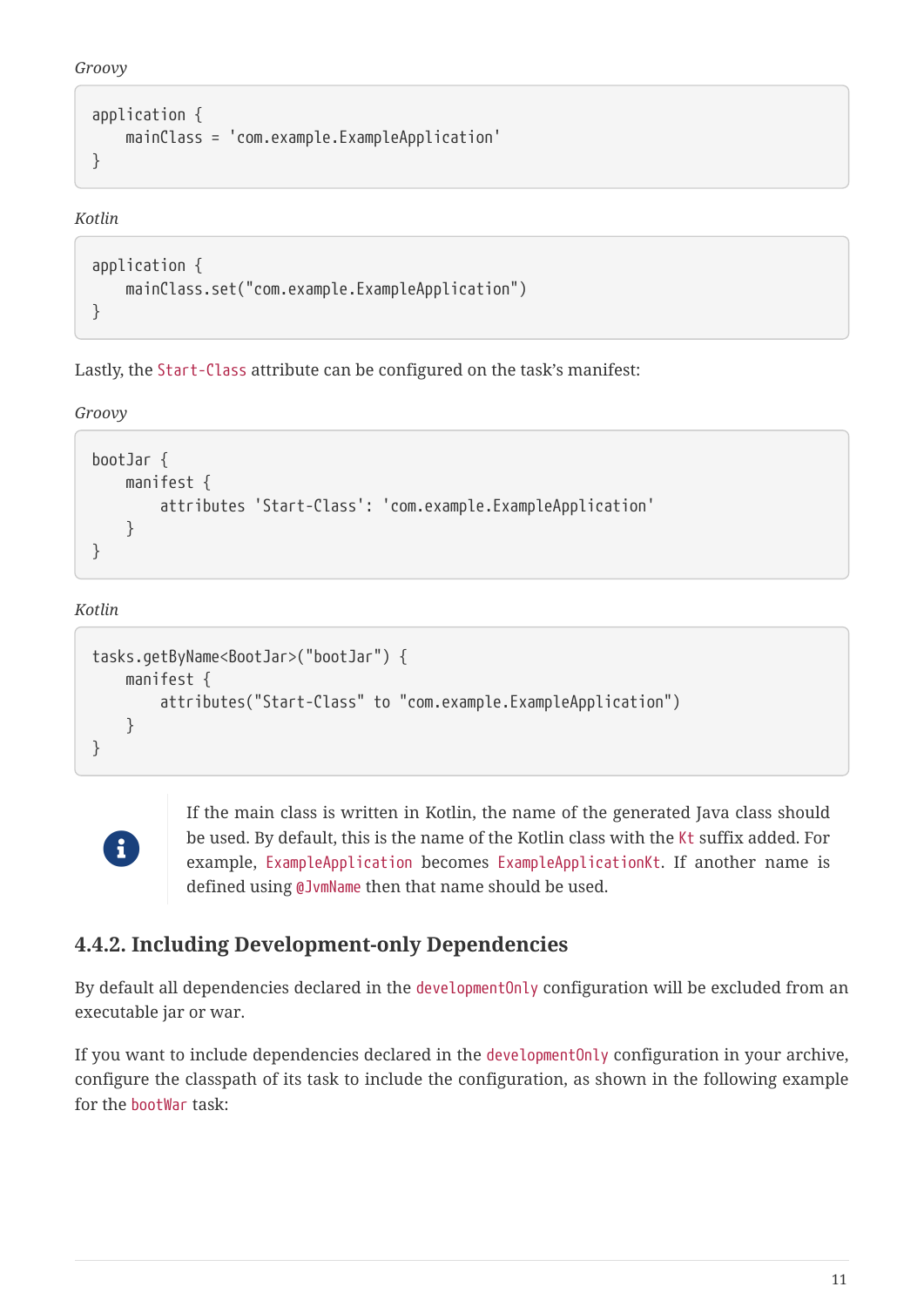```
Groovy
```

```
bootWar {
      classpath configurations.developmentOnly
}
```
#### *Kotlin*

```
tasks.getByName<BootWar>("bootWar") {
      classpath(configurations["developmentOnly"])
}
```
### <span id="page-14-0"></span>**4.4.3. Configuring Libraries that Require Unpacking**

Most libraries can be used directly when nested in an executable archive, however certain libraries can have problems. For example, JRuby includes its own nested jar support which assumes that jruby-complete.jar is always directly available on the file system.

To deal with any problematic libraries, an executable archive can be configured to unpack specific nested jars to a temporary directory when the executable archive is run. Libraries can be identified as requiring unpacking using Ant-style patterns that match against the absolute path of the source jar file:

*Groovy*

```
bootJar {
      requiresUnpack '**/jruby-complete-*.jar'
}
```
*Kotlin*

```
tasks.getByName<BootJar>("bootJar") {
      requiresUnpack("**/jruby-complete-*.jar")
}
```
For more control a closure can also be used. The closure is passed a FileTreeElement and should return a boolean indicating whether or not unpacking is required.

### <span id="page-14-1"></span>**4.4.4. Making an Archive Fully Executable**

Spring Boot provides support for fully executable archives. An archive is made fully executable by prepending a shell script that knows how to launch the application. On Unix-like platforms, this launch script allows the archive to be run directly like any other executable or to be installed as a service.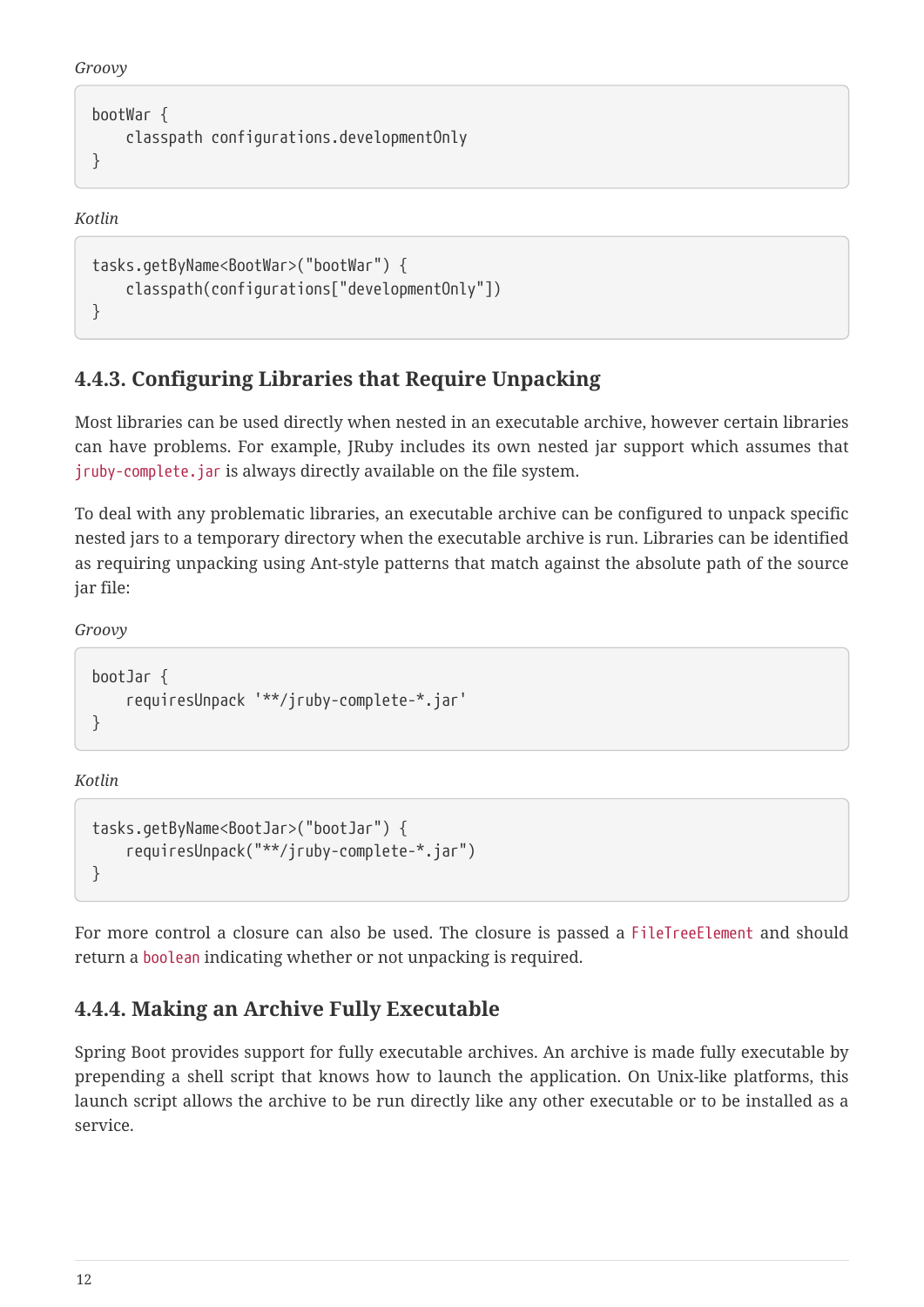

Currently, some tools do not accept this format so you may not always be able to use this technique. For example, jar -xf may silently fail to extract a jar or war that has been made fully-executable. It is recommended that you only enable this option if you intend to execute it directly, rather than running it with java -jar, deploying it to a servlet container, or including it in an OCI image.

To use this feature, the inclusion of the launch script must be enabled:

*Groovy*

```
bootJar {
      launchScript()
}
```
*Kotlin*

```
tasks.getByName<BootJar>("bootJar") {
      launchScript()
}
```
This will add Spring Boot's default launch script to the archive. The default launch script includes several properties with sensible default values. The values can be customized using the properties property:

*Groovy*

```
bootJar {
      launchScript {
          properties 'logFilename': 'example-app.log'
      }
}
```
*Kotlin*

```
tasks.getByName<BootJar>("bootJar") {
      launchScript {
          properties(mapOf("logFilename" to "example-app.log"))
      }
}
```
If the default launch script does not meet your needs, the script property can be used to provide a custom launch script: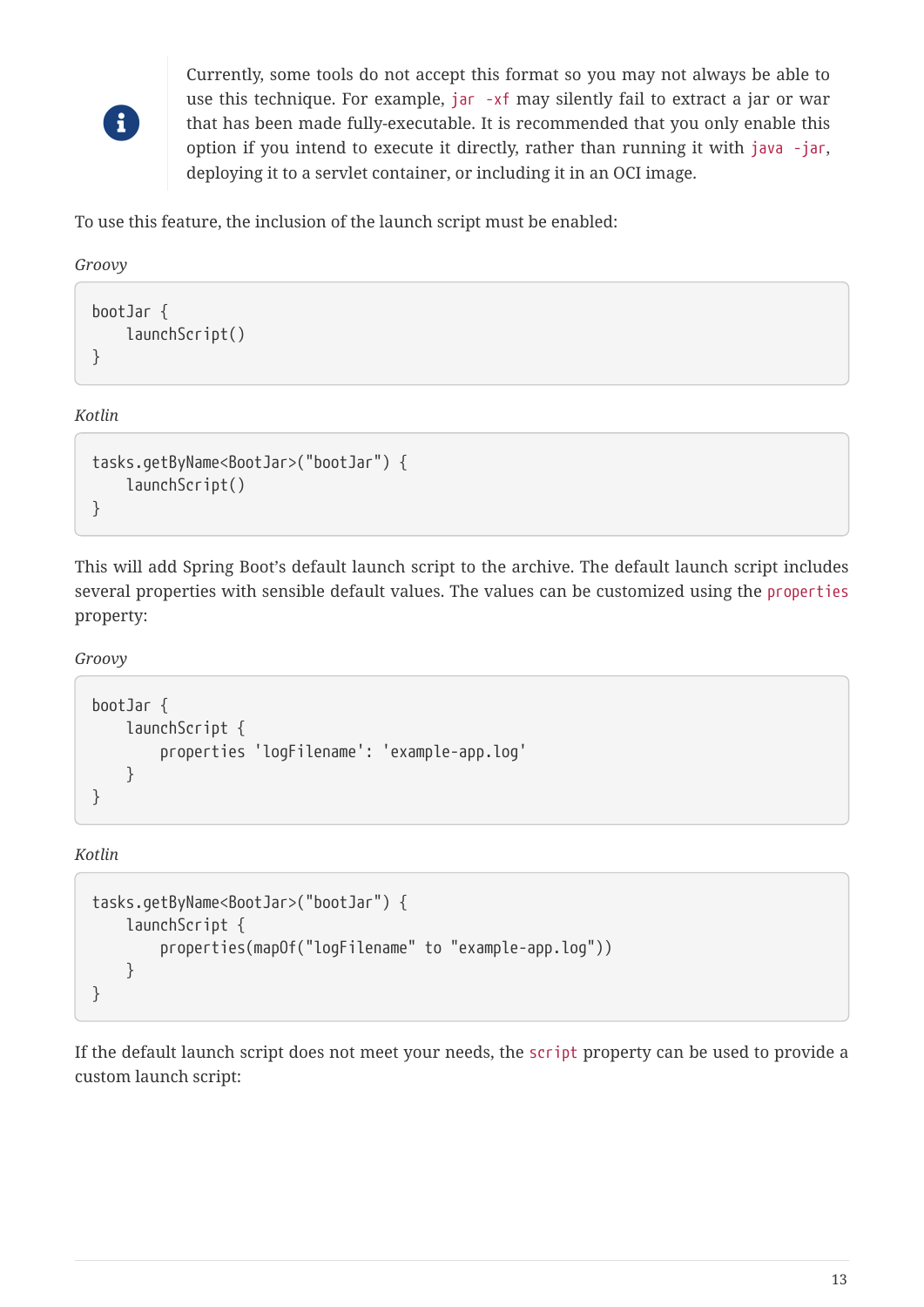*Groovy*

```
bootJar {
      launchScript {
           script = file('src/custom.script')
      }
}
```
*Kotlin*

```
tasks.getByName<BootJar>("bootJar") {
      launchScript {
          script = file("src/custom.script")
      }
}
```
### <span id="page-16-0"></span>**4.4.5. Using the PropertiesLauncher**

To use the PropertiesLauncher to launch an executable jar or war, configure the task's manifest to set the Main-Class attribute:

*Groovy*

```
bootWar {
      manifest {
          attributes 'Main-Class': 'org.springframework.boot.loader.PropertiesLauncher'
      }
}
```
*Kotlin*

```
tasks.getByName<BootWar>("bootWar") {
     manifest {
          attributes("Main-Class" to
"org.springframework.boot.loader.PropertiesLauncher")
      }
}
```
#### <span id="page-16-1"></span>**4.4.6. Packaging Layered Jar or War**

By default, the bootJar task builds an archive that contains the application's classes and dependencies in BOOT-INF/classes and BOOT-INF/lib respectively. Similarly, bootWar builds an archive that contains the application's classes in WEB-INF/classes and dependencies in WEB-INF/lib and WEB-INF/lib-provided. For cases where a docker image needs to be built from the contents of the jar, it's useful to be able to separate these directories further so that they can be written into distinct layers.

Layered jars use the same layout as regular boot packaged jars, but include an additional meta-data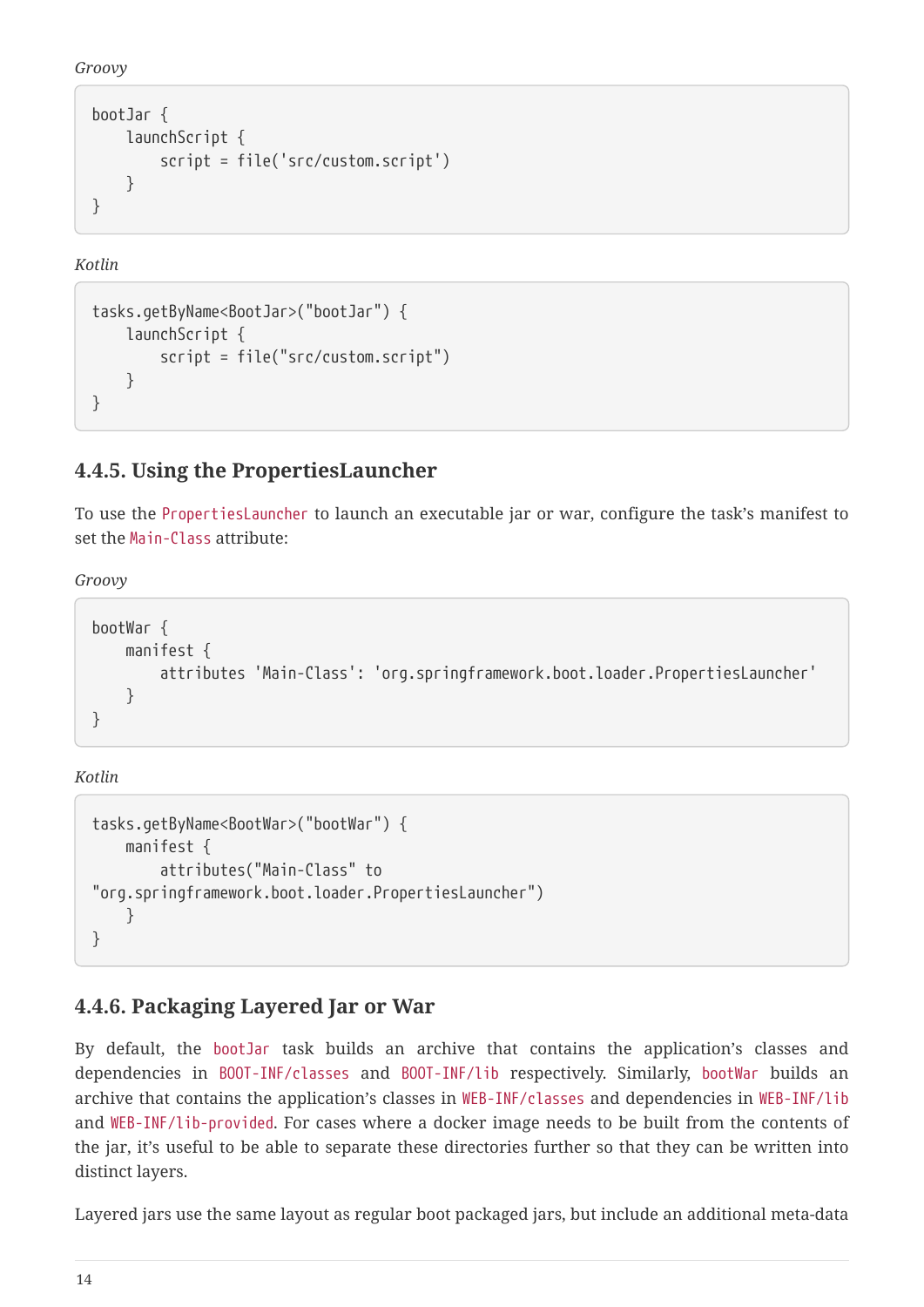file that describes each layer.

By default, the following layers are defined:

- dependencies for any non-project dependency whose version does not contain SNAPSHOT.
- spring-boot-loader for the jar loader classes.
- snapshot-dependencies for any non-project dependency whose version contains SNAPSHOT.
- application for project dependencies, application classes, and resources.

The layers order is important as it determines how likely previous layers can be cached when part of the application changes. The default order is dependencies, spring-boot-loader, snapshotdependencies, application. Content that is least likely to change should be added first, followed by layers that are more likely to change.

To disable this feature, you can do so in the following manner:

*Groovy*

```
bootJar {
      layered {
           enabled = false
      }
}
```
*Kotlin*

```
tasks.getByName<BootJar>("bootJar") {
      layered {
          isEnabled = false
      }
}
```
When a layered jar or war is created, the spring-boot-jarmode-layertools jar will be added as a dependency to your archive. With this jar on the classpath, you can launch your application in a special mode which allows the bootstrap code to run something entirely different from your application, for example, something that extracts the layers. If you wish to exclude this dependency, you can do so in the following manner:

*Groovy*

```
bootJar {
      layered {
           includeLayerTools = false
      }
}
```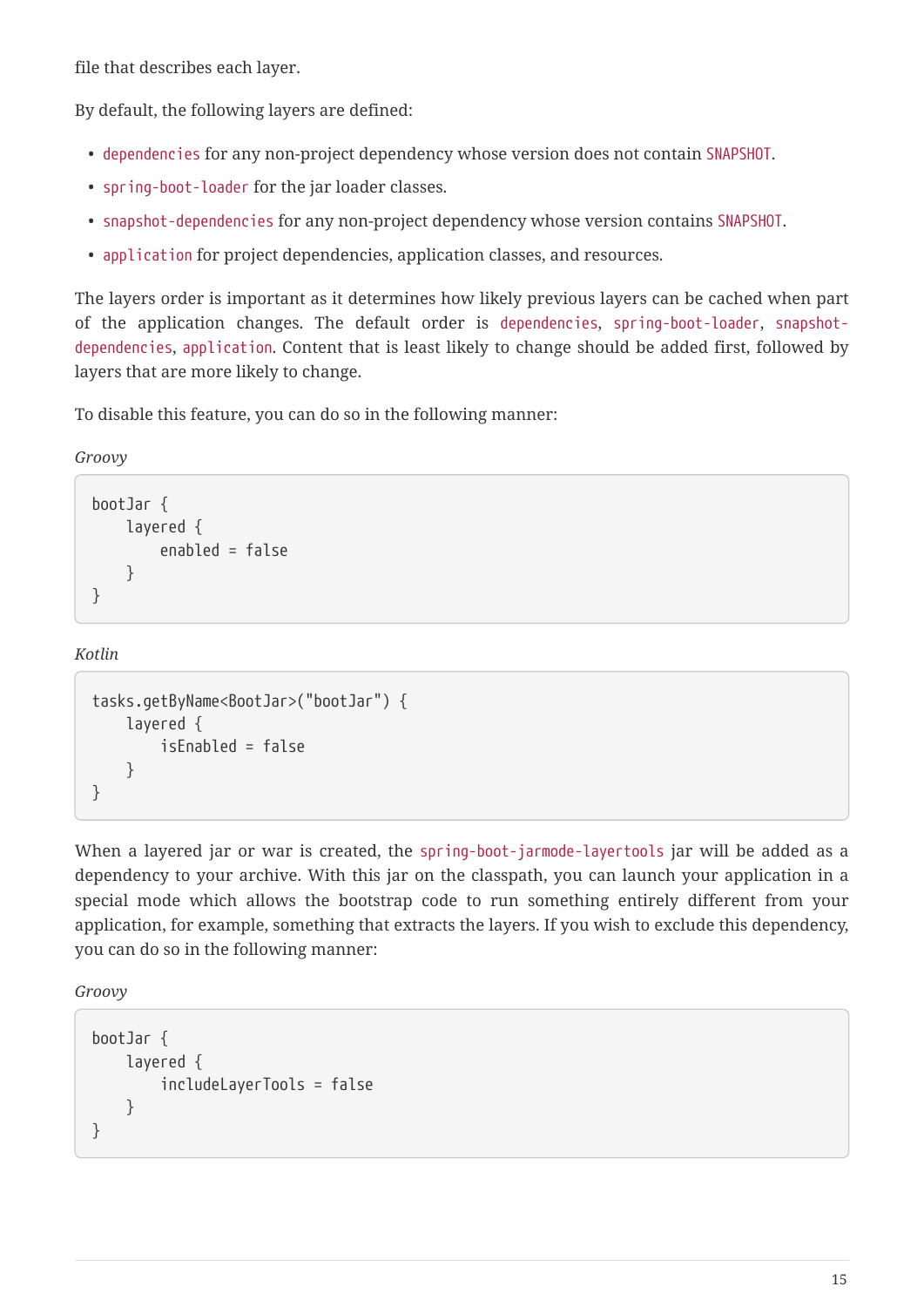*Kotlin*

```
tasks.getByName<BootJar>("bootJar") {
      layered {
          isIncludeLayerTools = false
      }
}
```
#### <span id="page-18-0"></span>**Custom Layers Configuration**

Depending on your application, you may want to tune how layers are created and add new ones.

This can be done using configuration that describes how the jar or war can be separated into layers, and the order of those layers. The following example shows how the default ordering described above can be defined explicitly:

*Groovy*

```
bootJar {
     layered {
          application {
              intoLayer("spring-boot-loader") {
                  include "org/springframework/boot/loader/**"
  }
              intoLayer("application")
          }
          dependencies {
              intoLayer("application") {
                  includeProjectDependencies()
  }
              intoLayer("snapshot-dependencies") {
                  include "*:*:*SNAPSHOT"
  }
              intoLayer("dependencies")
          }
          layerOrder = ["dependencies", "spring-boot-loader", "snapshot-dependencies",
"application"]
     }
}
```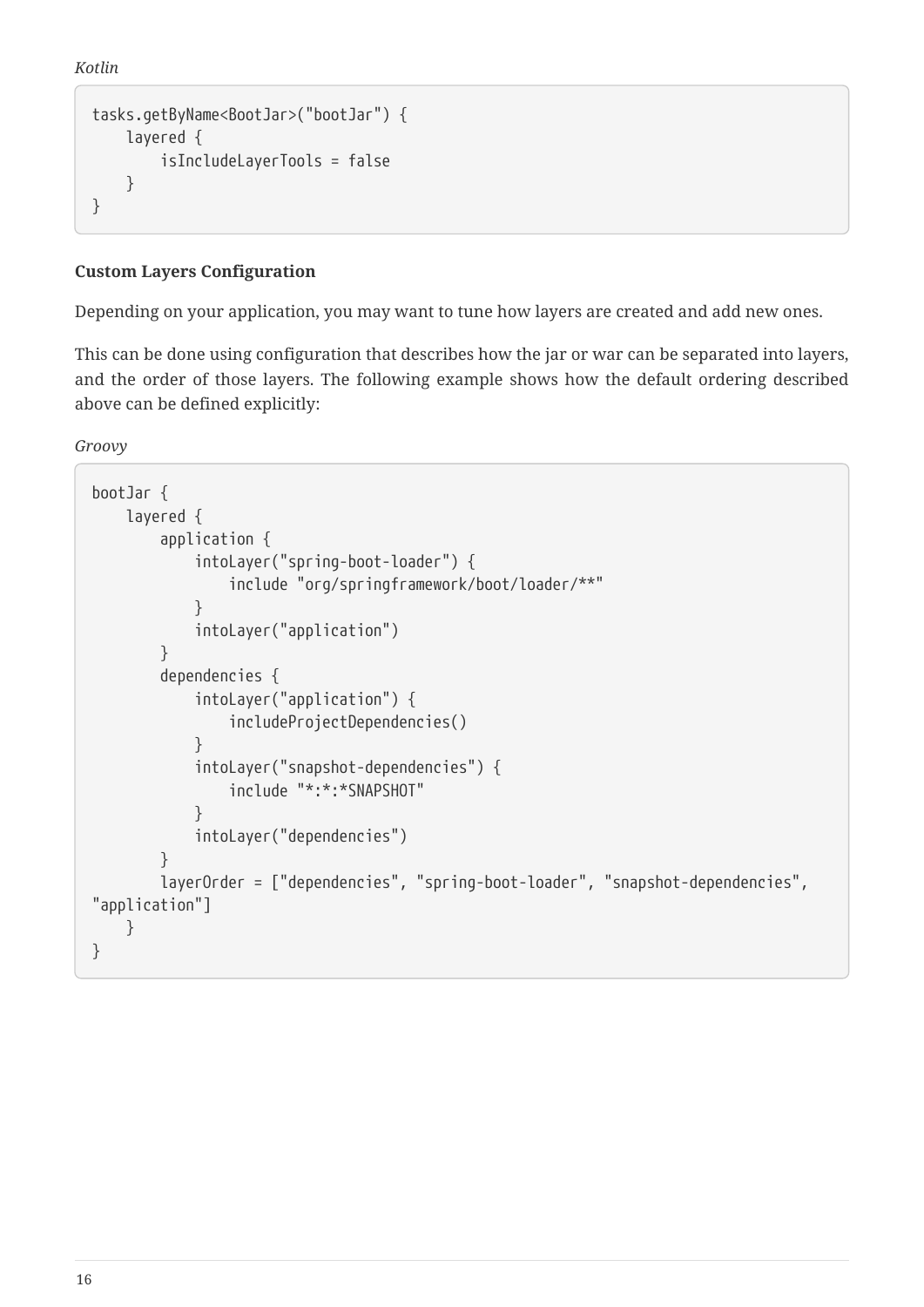```
Kotlin
```

```
tasks.getByName<BootJar>("bootJar") {
      layered {
          application {
              intoLayer("spring-boot-loader") {
                  include("org/springframework/boot/loader/**")
  }
              intoLayer("application")
          }
          dependencies {
              intoLayer("snapshot-dependencies") {
                  include("*:*:*SNAPSHOT")
  }
              intoLayer("dependencies")
          }
          layerOrder = listOf("dependencies", "spring-boot-loader", "snapshot-
dependencies", "application")
      }
}
```
The layered DSL is defined using three parts:

- The application closure defines how the application classes and resources should be layered.
- The dependencies closure defines how dependencies should be layered.
- The layerOrder method defines the order that the layers should be written.

Nested intoLayer closures are used within application and dependencies sections to claim content for a layer. These closures are evaluated in the order that they are defined, from top to bottom. Any content not claimed by an earlier intoLayer closure remains available for subsequent ones to consider.

The intoLayer closure claims content using nested include and exclude calls. The application closure uses Ant-style patch matching for include/exclude parameters. The dependencies section uses group:artifact[:version] patterns. It also provides includeProjectDependencies() and excludeProjectDependencies() methods that can be used to include or exclude project dependencies.

If no include call is made, then all content (not claimed by an earlier closure) is considered.

If no exclude call is made, then no exclusions are applied.

Looking at the dependencies closure in the example above, we can see that the first intoLayer will claim all project dependencies for the application layer. The next intoLayer will claim all SNAPSHOT dependencies for the snapshot-dependencies layer. The third and final intoLayer will claim anything left (in this case, any dependency that is not a project dependency or a SNAPSHOT) for the dependencies layer.

The application closure has similar rules. First claiming org/springframework/boot/loader/\*\* content for the spring-boot-loader layer. Then claiming any remaining classes and resources for the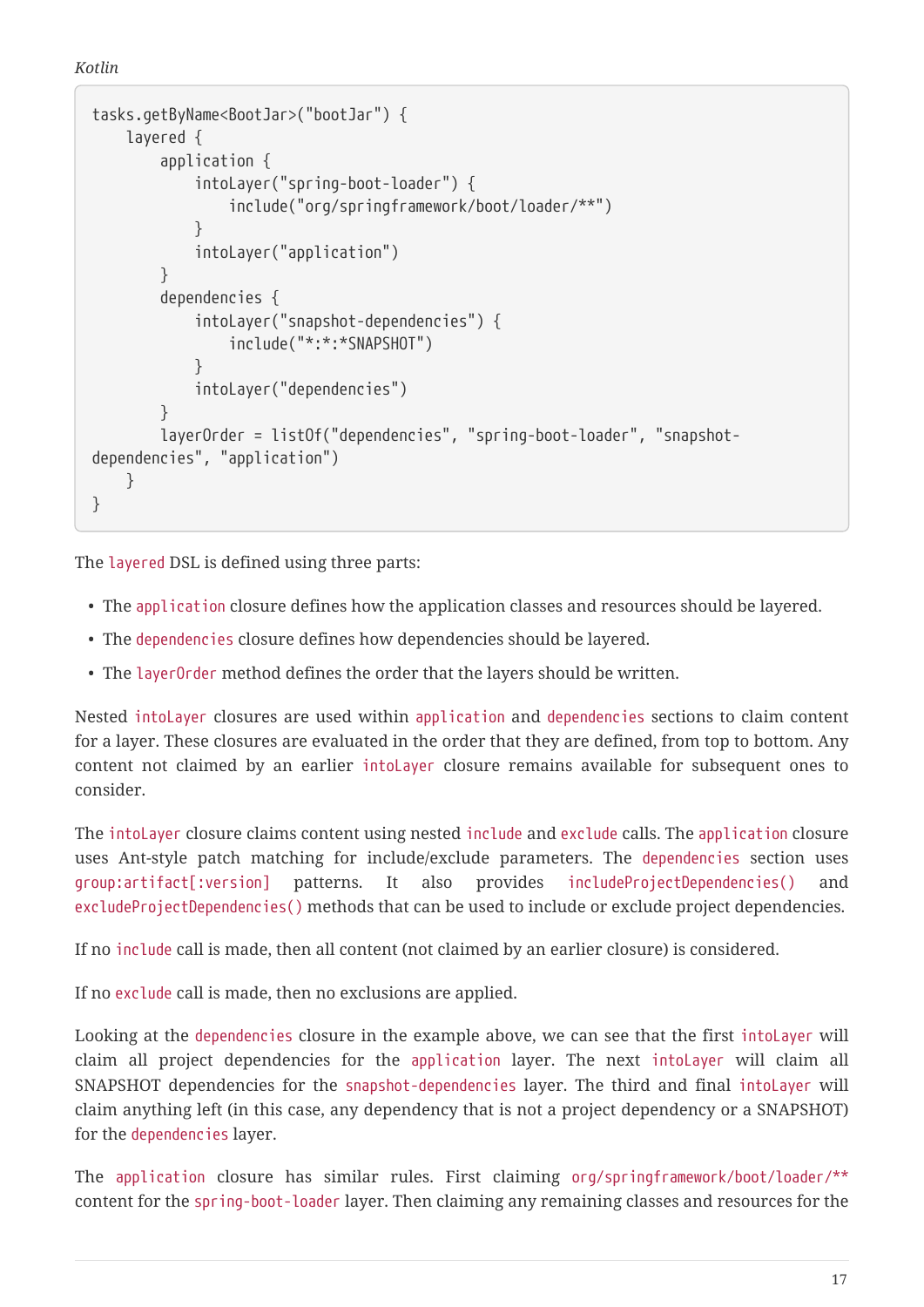#### application layer.



The order that intoLayer closures are added is often different from the order that the layers are written. For this reason the layerOrder method must always be called and *must* cover all layers referenced by the intoLayer calls.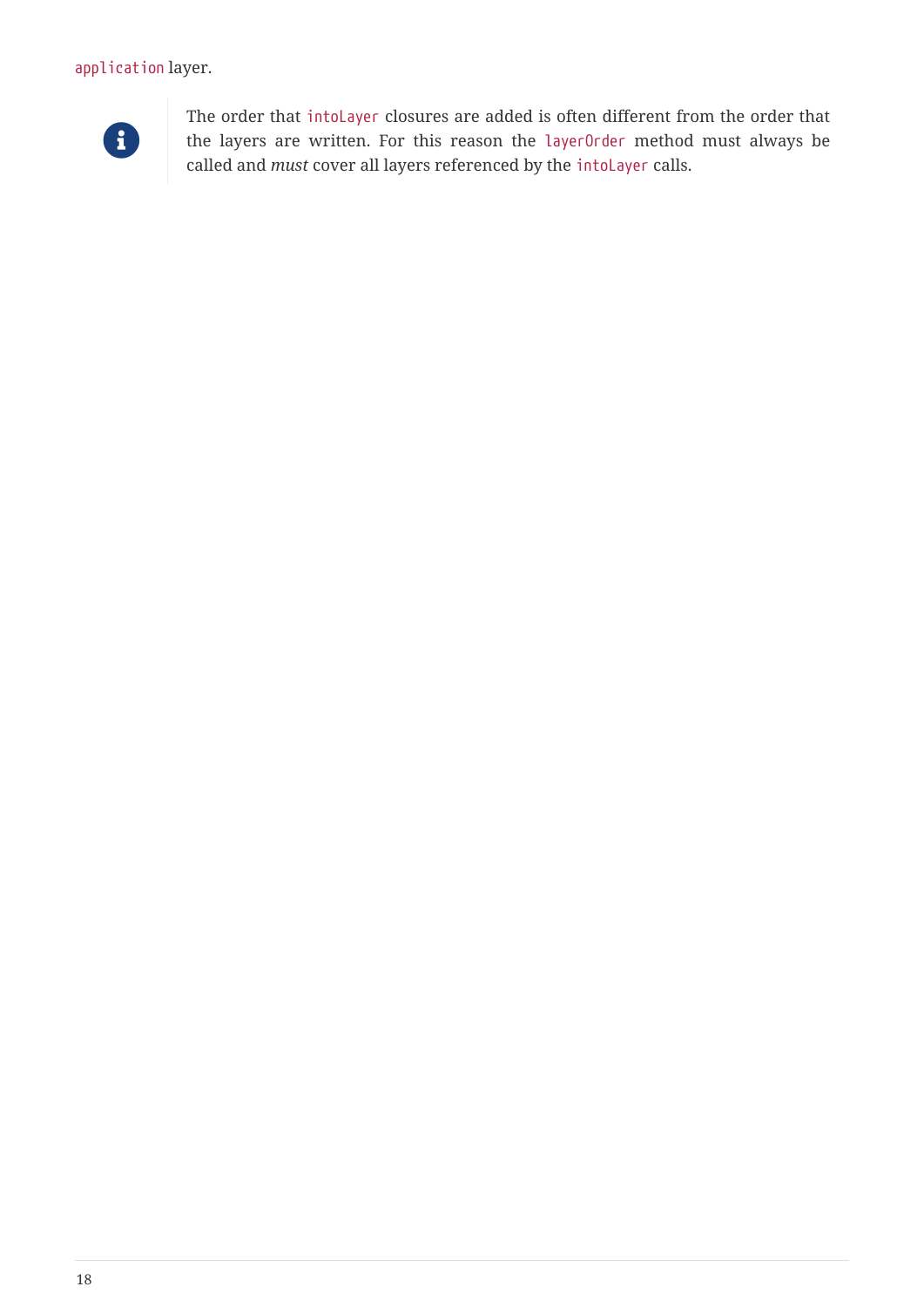# <span id="page-21-0"></span>**Chapter 5. Packaging OCI Images**

The plugin can create an [OCI image](https://github.com/opencontainers/image-spec) from a jar or war file using [Cloud Native Buildpacks](https://buildpacks.io) (CNB). Images can be built using the bootBuildImage task.



For security reasons, images build and run as non-root users. See the [CNB](https://buildpacks.io/docs/reference/spec/platform-api/#users) [specification](https://buildpacks.io/docs/reference/spec/platform-api/#users) for more details.

The task is automatically created when the java or war plugin is applied and is an instance of [BootBuildImage](https://docs.spring.io/spring-boot/docs/2.5.4/gradle-plugin/api/org/springframework/boot/gradle/tasks/bundling/BootBuildImage.html).



The bootBuildImage task can not be used with a [fully executable Spring Boot](#page-14-1) [archive](#page-14-1) that includes a launch script. Disable launch script configuration in the bootJar task when building a jar file that is intended to be used with bootBuildImage.

### <span id="page-21-1"></span>**5.1. Docker Daemon**

The bootBuildImage task requires access to a Docker daemon. By default, it will communicate with a Docker daemon over a local connection. This works with [Docker Engine](https://docs.docker.com/install/) on all supported platforms without configuration.

Environment variables can be set to configure the bootBuildImage task to use the [Docker daemon](https://minikube.sigs.k8s.io/docs/tasks/docker_daemon/) [provided by minikube](https://minikube.sigs.k8s.io/docs/tasks/docker_daemon/). The following table shows the environment variables and their values:

| <b>Environment variable</b> | <b>Description</b>                                                                                     |
|-----------------------------|--------------------------------------------------------------------------------------------------------|
| DOCKER HOST                 | URL containing the host and port for the Docker<br>daemon - e.g. tcp://192.168.99.100:2376             |
| DOCKER_TLS_VERIFY           | Enable secure HTTPS protocol when set to 1<br>(optional)                                               |
| DOCKER_CERT_PATH            | Path to certificate and key files for HTTPS<br>(required if DOCKER_TLS_VERIFY=1, ignored<br>otherwise) |

On Linux and macOS, these environment variables can be set using the command eval \$(minikube docker-env) after minikube has been started.

Docker daemon connection information can also be provided using docker properties in the plugin configuration. The following table summarizes the available properties:

| <b>Property</b> | <b>Description</b>                                                                         |
|-----------------|--------------------------------------------------------------------------------------------|
| host            | URL containing the host and port for the Docker<br>daemon - e.g. tcp://192.168.99.100:2376 |
| tlsVerify       | Enable secure HTTPS protocol when set to true<br>(optional)                                |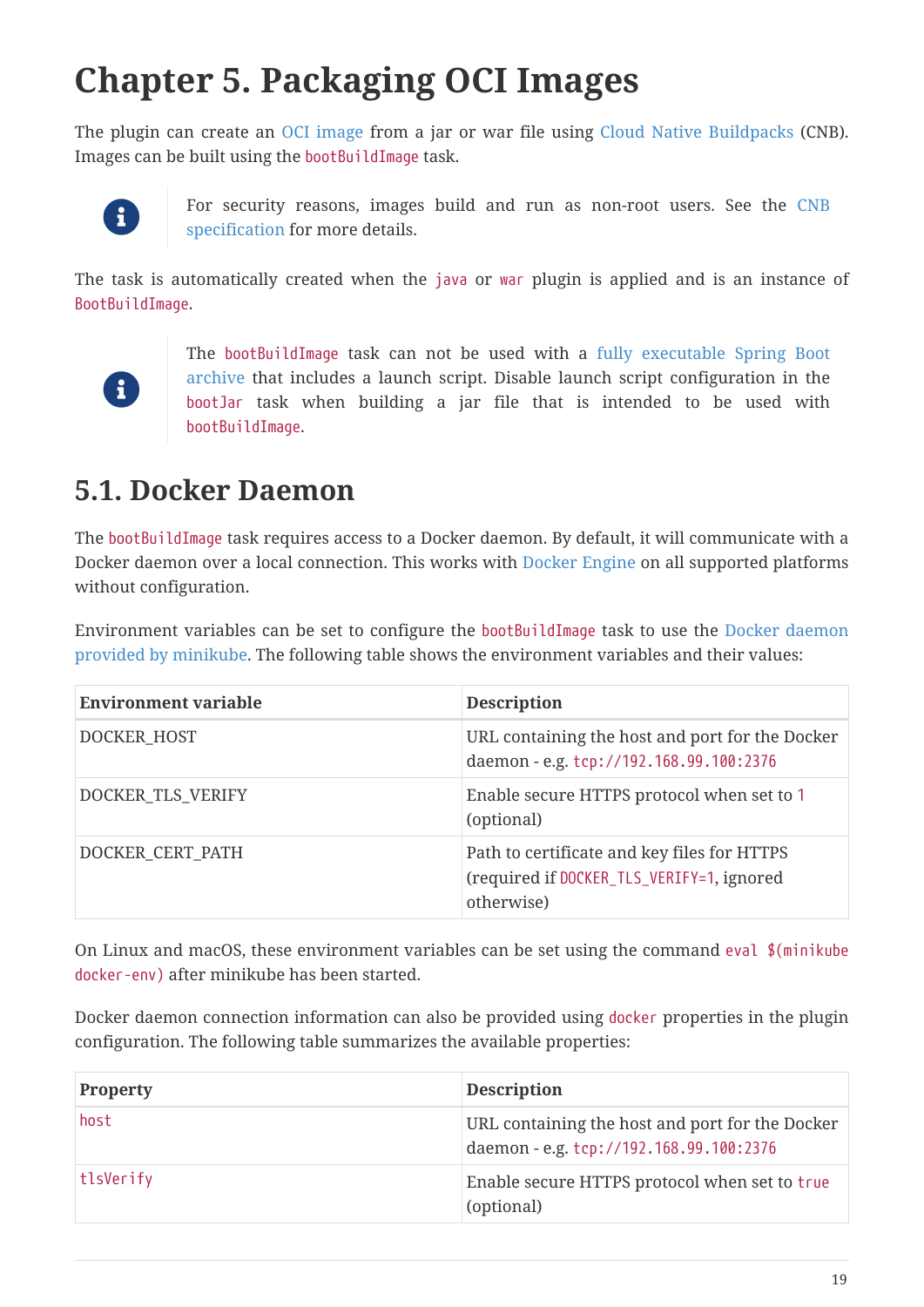| <b>Property</b> | <b>Description</b>                                 |
|-----------------|----------------------------------------------------|
| ∣certPath       | Path to certificate and key files for HTTPS        |
|                 | (required if tlsVerify is true, ignored otherwise) |

For more details, see also [examples](#page-30-1).

## <span id="page-22-0"></span>**5.2. Docker Registry**

If the Docker images specified by the builder or runImage properties are stored in a private Docker image registry that requires authentication, the authentication credentials can be provided using docker.builderRegistry properties.

If the generated Docker image is to be published to a Docker image registry, the authentication credentials can be provided using docker.publishRegistry properties.

Properties are provided for user authentication or identity token authentication. Consult the documentation for the Docker registry being used to store images for further information on supported authentication methods.

The following table summarizes the available properties for docker.builderRegistry and docker.publishRegistry:

| <b>Property</b> | <b>Description</b>                                                                       |
|-----------------|------------------------------------------------------------------------------------------|
| username        | Username for the Docker image registry user.<br>Required for user authentication.        |
| password        | Password for the Docker image registry user.<br>Required for user authentication.        |
| url             | Address of the Docker image registry. Optional<br>for user authentication.               |
| email           | E-mail address for the Docker image registry<br>user. Optional for user authentication.  |
| token           | Identity token for the Docker image registry<br>user. Required for token authentication. |

For more details, see also [examples](#page-30-1).

### <span id="page-22-1"></span>**5.3. Image Customizations**

The plugin invokes a [builder](https://buildpacks.io/docs/concepts/components/builder/) to orchestrate the generation of an image. The builder includes multiple [buildpacks](https://buildpacks.io/docs/concepts/components/buildpack) that can inspect the application to influence the generated image. By default, the plugin chooses a builder image. The name of the generated image is deduced from project properties.

Task properties can be used to configure how the builder should operate on the project. The following table summarizes the available properties and their default values: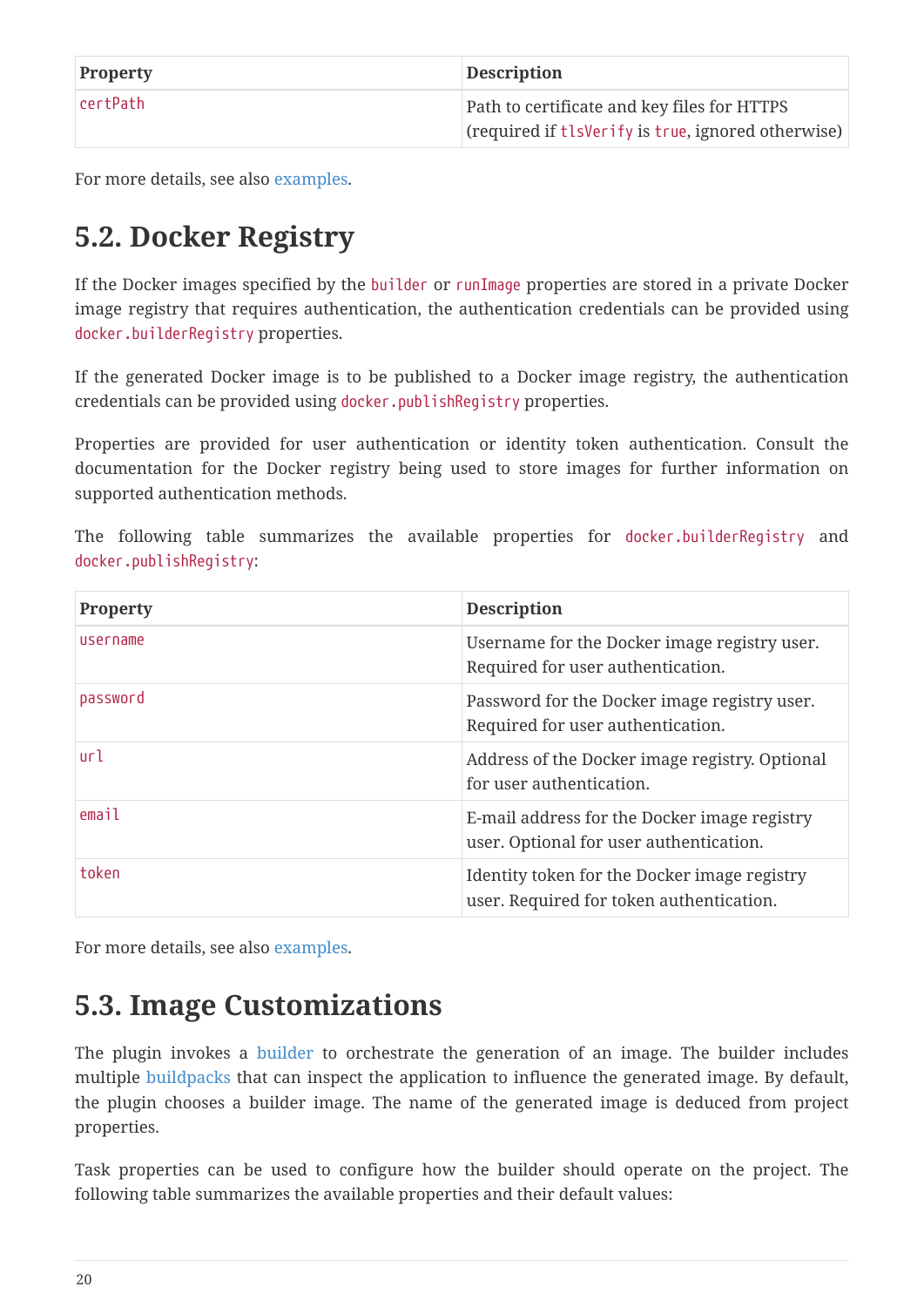| Property    | <b>Command-line option</b> | <b>Description</b>                                                                                                                                                | Default value                                                                                        |
|-------------|----------------------------|-------------------------------------------------------------------------------------------------------------------------------------------------------------------|------------------------------------------------------------------------------------------------------|
| builder     | --builder                  | Name of the Builder<br>image to use.                                                                                                                              | paketobuildpacks/build<br>er:base                                                                    |
| runImage    | --runImage                 | Name of the run image<br>to use.                                                                                                                                  | No default value,<br>indicating the run<br>image specified in<br>Builder metadata<br>should be used. |
| imageName   | --imageName                | Image name for the<br>generated image.                                                                                                                            | docker.io/library/\${pr<br>oject.name}:\${project.<br>version}                                       |
| pullPolicy  | --pullPolicy               | Policy used to<br>determine when to pull<br>the builder and run<br>images from the<br>registry. Acceptable<br>values are ALWAYS,<br>NEVER, and<br>IF_NOT_PRESENT. | <b>ALWAYS</b>                                                                                        |
| environment |                            | Environment variables<br>that should be passed<br>to the builder.                                                                                                 |                                                                                                      |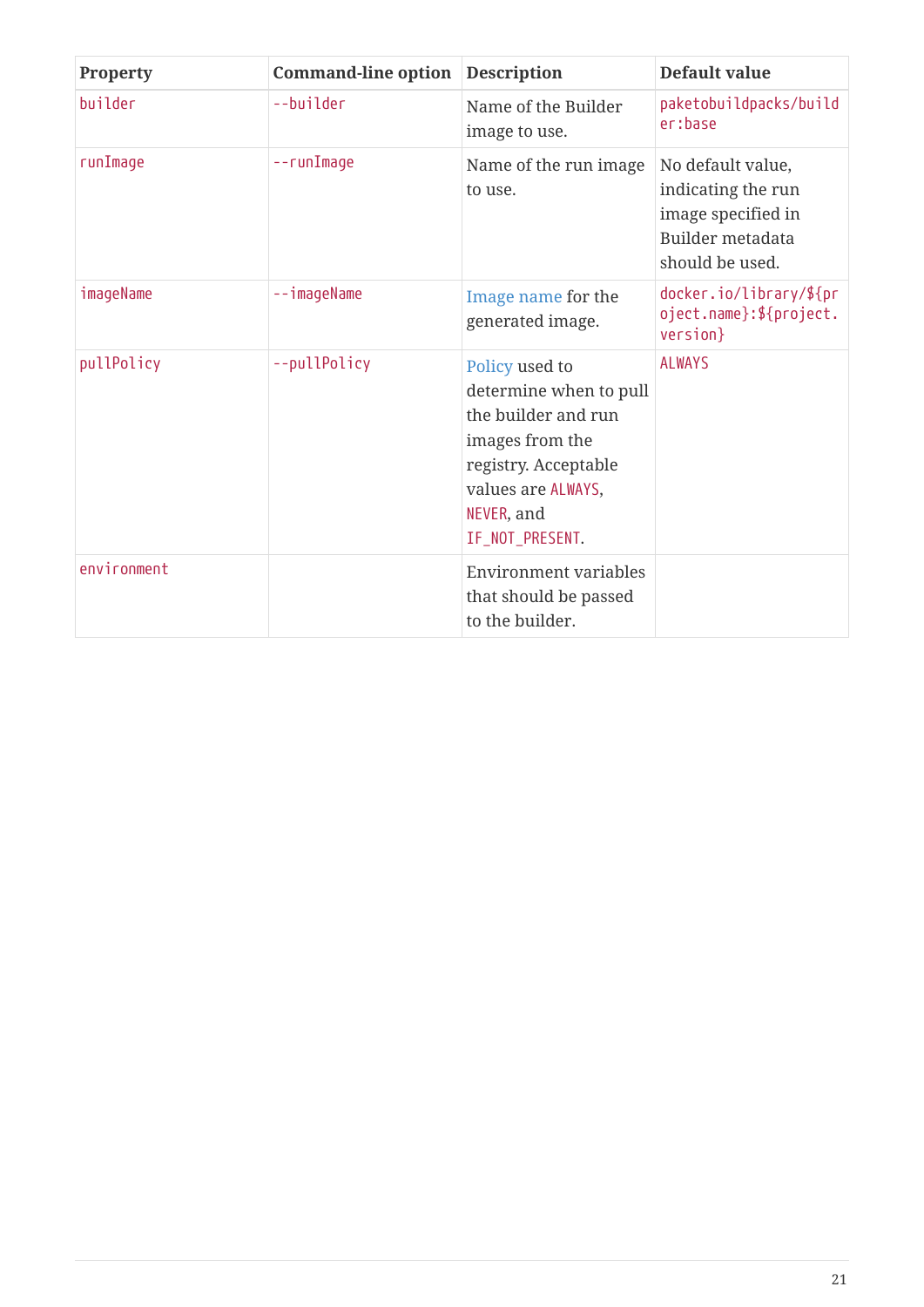| <b>Property</b> | <b>Command-line option</b> | <b>Description</b>                                                                                                                                                                                                                                                                                                                                                                                                                                                                                                                                                                                                                                                                          | Default value                                                                        |
|-----------------|----------------------------|---------------------------------------------------------------------------------------------------------------------------------------------------------------------------------------------------------------------------------------------------------------------------------------------------------------------------------------------------------------------------------------------------------------------------------------------------------------------------------------------------------------------------------------------------------------------------------------------------------------------------------------------------------------------------------------------|--------------------------------------------------------------------------------------|
| buildpacks      |                            | Buildpacks that<br>builder<br>should<br>when<br>building<br>Only<br>the it.<br>image.<br>specified<br>buildpacks<br>will be used, overriding<br>the default buildpacks<br>included in the builder.<br>Buildpack references<br>must be in one of the<br>following forms:<br>· Buildpack in the<br>builder<br>[urn:cnb:builder:]<<br>buildpack<br>ID>[@ <version>]<br/>• Buildpack<br/>in<br/>a<br/>directory on the file<br/>system<br/>[file://]<path><br/>• Buildpack in<br/>a<br/>gzipped tar (.tgz)<br/>file<br/>on the<br/>file<br/>system<br/>[file://]<path>/<fi<br>le name&gt;<br/>• Buildpack in an OCI<br/>image<br/>[docker://]<host>/&lt;</host></fi<br></path></path></version> | the None, indicating the<br>use builder should use the<br>the buildpacks included in |
|                 |                            | repo>[: <tag>][@<dig<br><math>est</math><math>&gt;</math>]</dig<br></tag>                                                                                                                                                                                                                                                                                                                                                                                                                                                                                                                                                                                                                   |                                                                                      |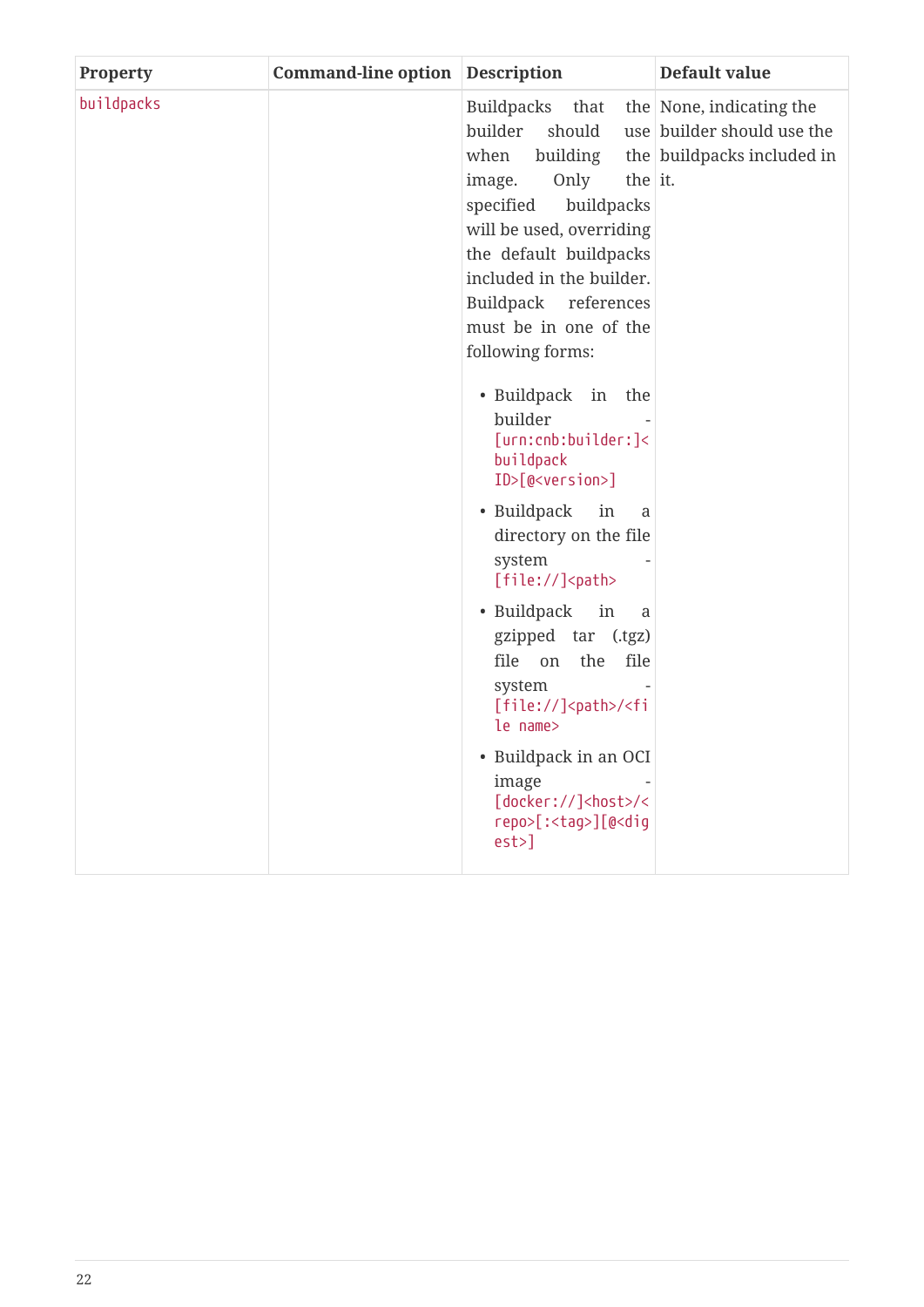| <b>Property</b> | <b>Command-line option Description</b> |                                                                                                                                                                                                                                                                                                                                                                                                                                                                                                                                                                                                                                                                                                                                                                                                                                                                                                | Default value |
|-----------------|----------------------------------------|------------------------------------------------------------------------------------------------------------------------------------------------------------------------------------------------------------------------------------------------------------------------------------------------------------------------------------------------------------------------------------------------------------------------------------------------------------------------------------------------------------------------------------------------------------------------------------------------------------------------------------------------------------------------------------------------------------------------------------------------------------------------------------------------------------------------------------------------------------------------------------------------|---------------|
| bindings        |                                        | Volume bind mounts<br>should<br>that<br>be<br>mounted to the builder<br>when<br>container<br>building the image. The<br>bindings will be passed<br>unparsed<br>and<br>unvalidated to Docker<br>when<br>creating the<br>builder<br>container.<br>Bindings must be in<br>one of the following<br>forms:<br>· <host<br>source<br/>path&gt;:<container<br>destination<br/>path&gt;[:<options>]<br/>· <host<br>volume<br/>name&gt;:<container<br>destination<br/>path&gt;[:<options>]<br/>Where <options> can<br/>contain:<br/>. ro to mount the<br/>volume<br/>as read-<br/>only in the<br/>container<br/>• rw to mount the<br/>volume as readable<br/>and writable in the<br/>container<br/>• volume-<br/>opt=key=value<br/>to<br/>specify key-value<br/>pairs consisting of<br/>an option name and<br/>its value</options></options></container<br></host<br></options></container<br></host<br> |               |
| cleanCache      | --cleanCache                           | Whether to clean the<br>cache before building.                                                                                                                                                                                                                                                                                                                                                                                                                                                                                                                                                                                                                                                                                                                                                                                                                                                 | false         |
| verboseLogging  |                                        | Enables verbose                                                                                                                                                                                                                                                                                                                                                                                                                                                                                                                                                                                                                                                                                                                                                                                                                                                                                | false         |
|                 |                                        | logging of builder<br>operations.                                                                                                                                                                                                                                                                                                                                                                                                                                                                                                                                                                                                                                                                                                                                                                                                                                                              |               |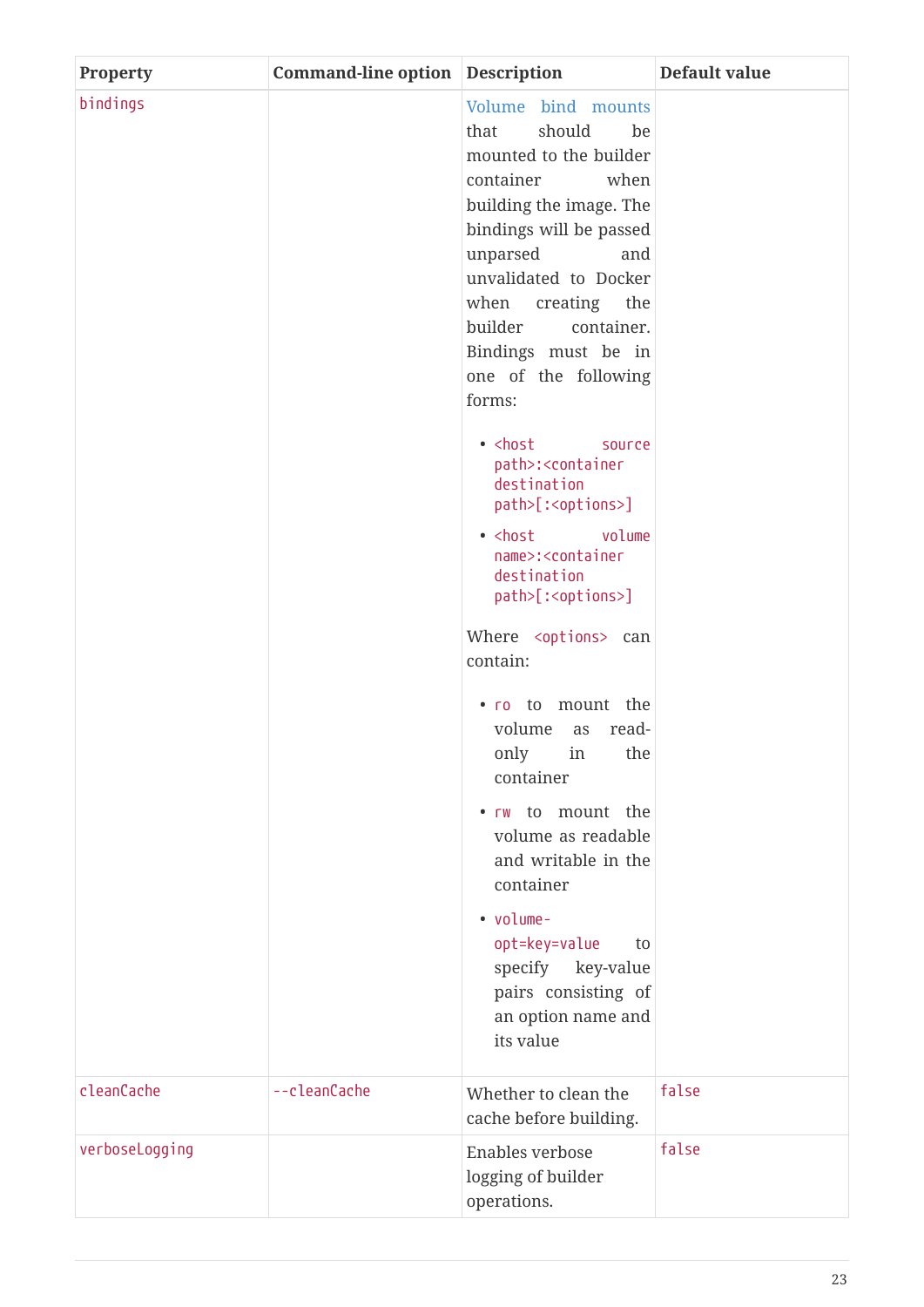| <b>Property</b> | <b>Command-line option Description</b> |                                                                          | Default value |
|-----------------|----------------------------------------|--------------------------------------------------------------------------|---------------|
| publish         | --publishImage                         | Whether to publish the false<br>generated image to a<br>Docker registry. |               |

# $\mathbf{i}$

The plugin detects the target Java compatibility of the project using the JavaPlugin's targetCompatibility property. When using the default Paketo builder and buildpacks, the plugin instructs the buildpacks to install the same Java version. You can override this behaviour as shown in the [builder configuration](#page-26-2) examples.

### <span id="page-26-0"></span>**5.4. Examples**

### <span id="page-26-1"></span>**5.4.1. Custom Image Builder and Run Image**

If you need to customize the builder used to create the image or the run image used to launch the built image, configure the task as shown in the following example:

*Groovy*

```
bootBuildImage {
      builder = "mine/java-cnb-builder"
      runImage = "mine/java-cnb-run"
}
```
*Kotlin*

```
tasks.getByName<BootBuildImage>("bootBuildImage") {
      builder = "mine/java-cnb-builder"
      runImage = "mine/java-cnb-run"
}
```
This configuration will use a builder image with the name mine/java-cnb-builder and the tag latest, and the run image named mine/java-cnb-run and the tag latest.

The builder and run image can be specified on the command line as well, as shown in this example:

\$ gradle bootBuildImage --builder=mine/java-cnb-builder --runImage=mine/java-cnb-run

#### <span id="page-26-2"></span>**5.4.2. Builder Configuration**

If the builder exposes configuration options, those can be set using the environment property.

The following is an example of [configuring the JVM version](https://paketo.io/docs/buildpacks/language-family-buildpacks/java/#configuring-the-jvm-version) used by the Paketo Java buildpacks at build time: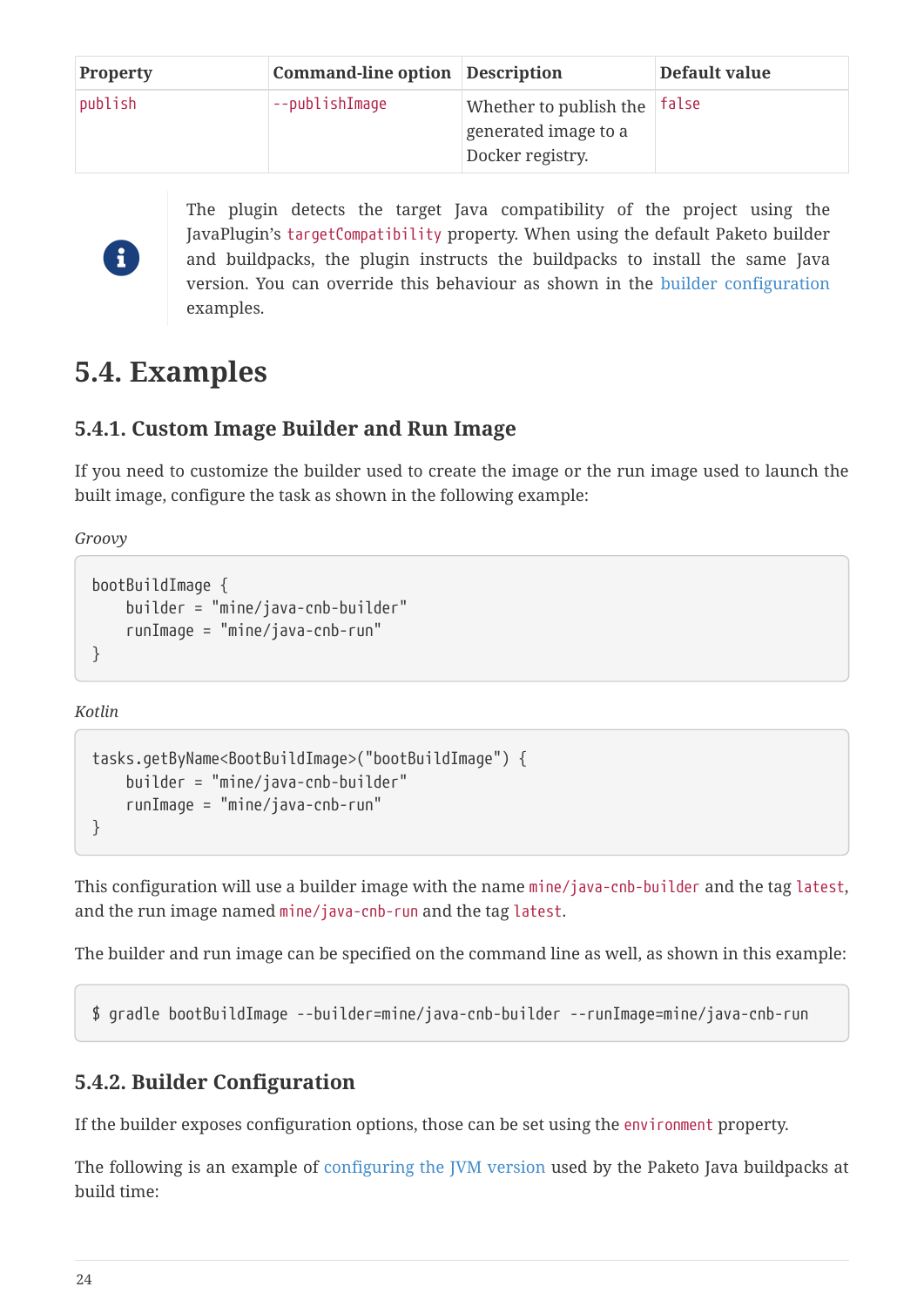*Groovy*

```
bootBuildImage {
    environment = ['BP JVM VERSION" : "8.*"]
}
```
*Kotlin*

```
tasks.getByName<BootBuildImage>("bootBuildImage") {
      environment = mapOf("BP_JVM_VERSION" to "8.*")
}
```
If there is a network proxy between the Docker daemon the builder runs in and network locations that buildpacks download artifacts from, you will need to configure the builder to use the proxy. When using the Paketo builder, this can be accomplished by setting the HTTPS\_PROXY and/or HTTP\_PROXY environment variables as show in the following example:

*Groovy*

```
bootBuildImage {
    environment = <math>[</math>  "HTTP_PROXY" : "http://proxy.example.com",
                "HTTPS_PROXY": "https://proxy.example.com"
      ]
}
```
*Kotlin*

```
tasks.getByName<BootBuildImage>("bootBuildImage") {
    environment = mapOf("HTTP_PROXY" to "http://proxy.example.com",
                          "HTTPS_PROXY" to "https://proxy.example.com")
}
```
### <span id="page-27-0"></span>**5.4.3. Runtime JVM Configuration**

Paketo Java buildpacks [configure the JVM runtime environment](https://paketo.io/docs/buildpacks/language-family-buildpacks/java/#runtime-jvm-configuration) by setting the JAVA\_TOOL\_OPTIONS environment variable. The buildpack-provided JAVA\_TOOL\_OPTIONS value can be modified to customize JVM runtime behavior when the application image is launched in a container.

Environment variable modifications that should be stored in the image and applied to every deployment can be set as described in the [Paketo documentation](https://paketo.io/docs/buildpacks/configuration/#environment-variables) and shown in the following example: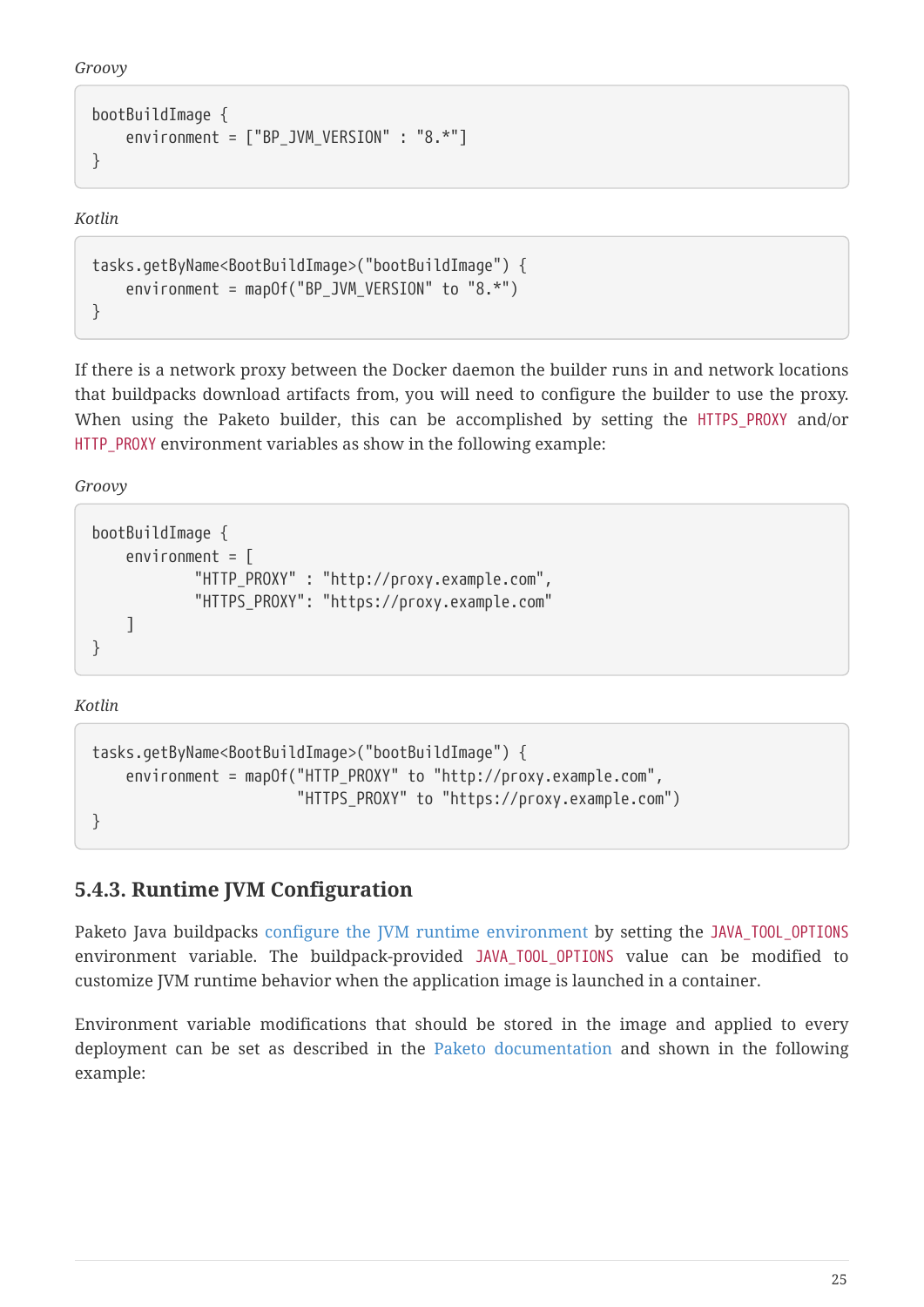```
Groovy
```

```
bootBuildImage {
    environment = <math>\sqrt{ }</math>  "BPE_DELIM_JAVA_TOOL_OPTIONS" : " ",
                "BPE_APPEND_JAVA_TOOL_OPTIONS" : "-XX:+HeapDumpOnOutOfMemoryError"
      ]
}
```
*Kotlin*

```
tasks.getByName<BootBuildImage>("bootBuildImage") {
    enviroment = mapOf(  "BPE_DELIM_JAVA_TOOL_OPTIONS" to " ",
          "BPE_APPEND_JAVA_TOOL_OPTIONS" to "-XX:+HeapDumpOnOutOfMemoryError"
      )
}
```
### <span id="page-28-0"></span>**5.4.4. Custom Image Name**

By default, the image name is inferred from the name and the version of the project, something like docker.io/library/\${project.name}:\${project.version}. You can take control over the name by setting task properties, as shown in the following example:

*Groovy*

```
bootBuildImage {
      imageName = "example.com/library/${project.name}"
}
```
*Kotlin*

```
tasks.getByName<BootBuildImage>("bootBuildImage") {
      imageName = "example.com/library/${project.name}"
}
```
Note that this configuration does not provide an explicit tag so latest is used. It is possible to specify a tag as well, either using \${project.version}, any property available in the build or a hardcoded version.

The image name can be specified on the command line as well, as shown in this example:

\$ gradle bootBuildImage --imageName=example.com/library/my-app:v1

#### <span id="page-28-1"></span>**5.4.5. Buildpacks**

By default, the builder will use buildpacks included in the builder image and apply them in a pre-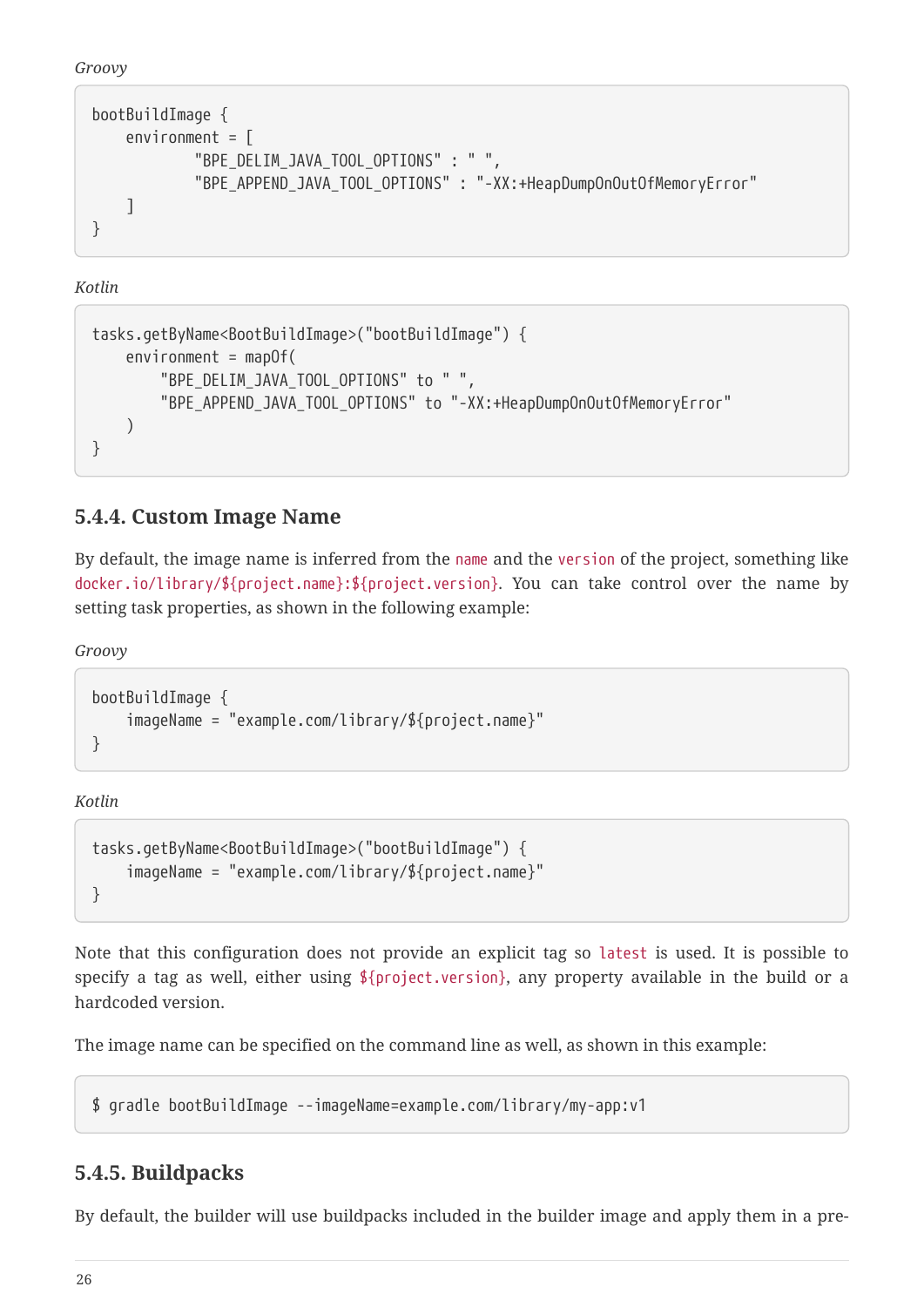defined order. An alternative set of buildpacks can be provided to apply buildpacks that are not included in the builder, or to change the order of included buildpacks. When one or more buildpacks are provided, only the specified buildpacks will be applied.

The following example instructs the builder to use a custom buildpack packaged in a .tgz file, followed by a buildpack included in the builder.

*Groovy*

```
bootBuildImage {
      buildpacks = ["file:///path/to/example-buildpack.tgz", "urn:cnb:builder:paketo-
buildpacks/java"]
}
```
*Kotlin*

```
tasks.getByName<BootBuildImage>("bootBuildImage") {
      buildpacks = listOf("file:///path/to/example-buildpack.tgz",
"urn:cnb:builder:paketo-buildpacks/java")
}
```
Buildpacks can be specified in any of the forms shown below.

A buildpack located in a CNB Builder (version may be omitted if there is only one buildpack in the builder matching the buildpack-id):

- urn:cnb:builder:buildpack-id
- urn:cnb:builder:buildpack-id@0.0.1
- buildpack-id
- buildpack-id@0.0.1

A path to a directory containing buildpack content (not supported on Windows):

- file:///path/to/buildpack/
- /path/to/buildpack/

A path to a gzipped tar file containing buildpack content:

- file:///path/to/buildpack.tgz
- /path/to/buildpack.tgz

An OCI image containing a [packaged buildpack:](https://buildpacks.io/docs/buildpack-author-guide/package-a-buildpack/)

- docker://example/buildpack
- docker:///example/buildpack:latest
- docker:///example/buildpack@sha256:45b23dee08…
- example/buildpack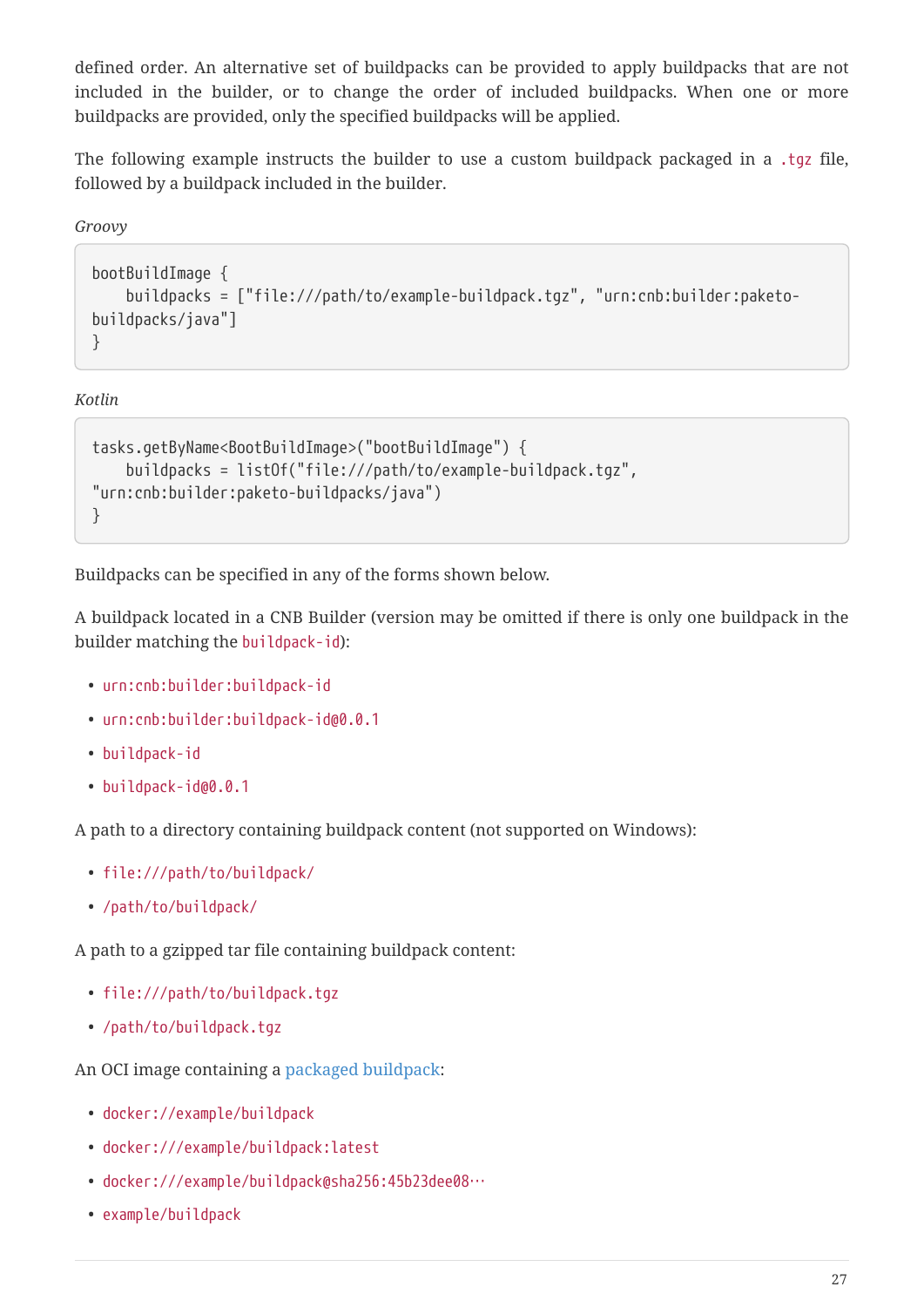- example/buildpack:latest
- example/buildpack@sha256:45b23dee08…

#### <span id="page-30-0"></span>**5.4.6. Image Publishing**

The generated image can be published to a Docker registry by enabling a publish option and configuring authentication for the registry using docker.publishRegistry properties.

*Groovy*

```
bootBuildImage {
      imageName = "docker.example.com/library/${project.name}"
      publish = true
      docker {
          publishRegistry {
               username = "user"
               password = "secret"
               url = "https://docker.example.com/v1/"
               email = "user@example.com"
          }
      }
}
```
*Kotlin*

```
tasks.getByName<BootBuildImage>("bootBuildImage") {
      imageName = "docker.example.com/library/${project.name}"
      isPublish = true
      docker {
          publishRegistry {
               username = "user"
               password = "secret"
               url = "https://docker.example.com/v1/"
               email = "user@example.com"
          }
      }
}
```
The publish option can be specified on the command line as well, as shown in this example:

```
$ gradle bootBuildImage --imageName=docker.example.com/library/my-app:v1
--publishImage
```
#### <span id="page-30-1"></span>**5.4.7. Docker Configuration**

If you need the plugin to communicate with the Docker daemon using a remote connection instead of the default local connection, the connection details can be provided using docker properties as shown in the following example: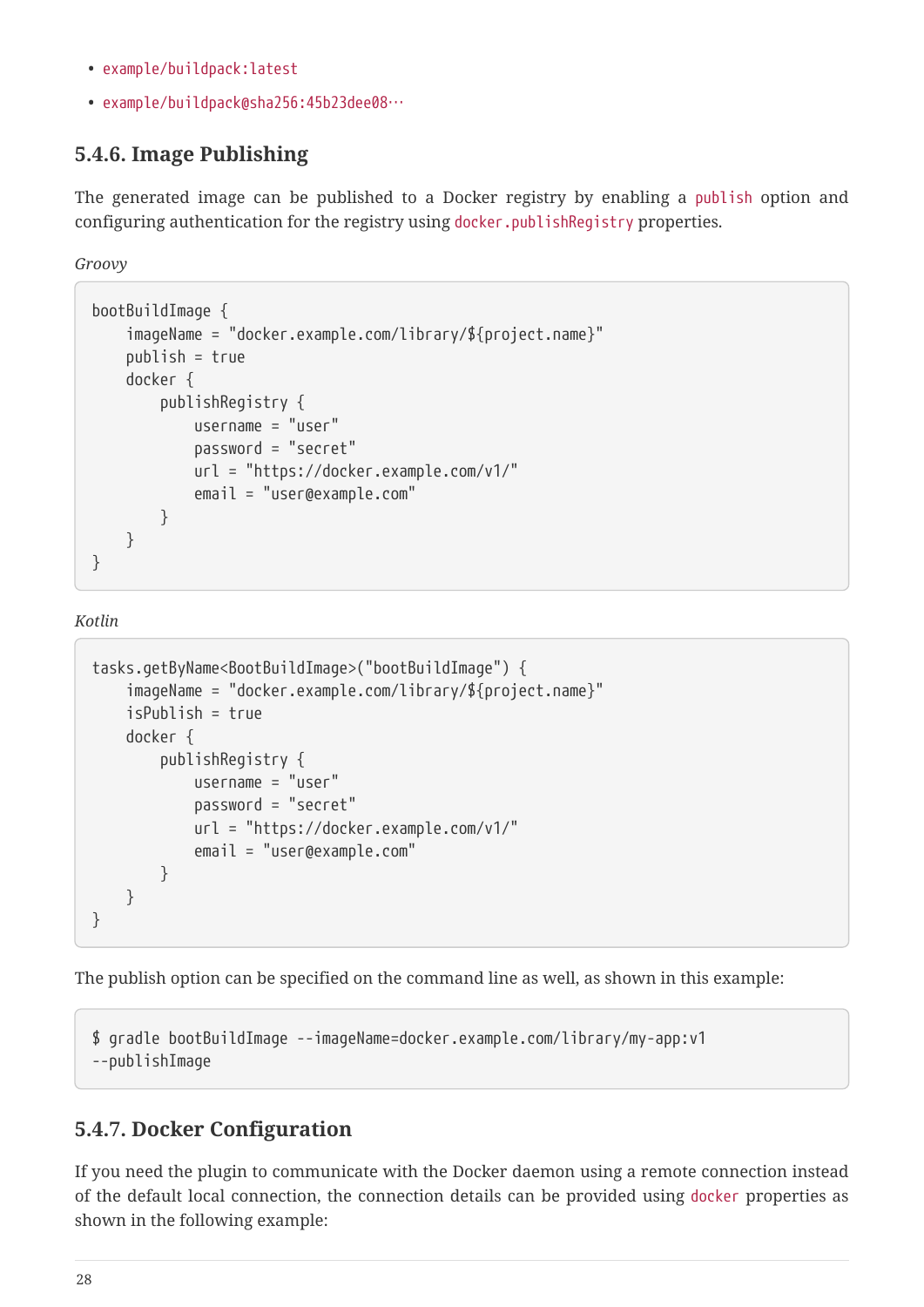*Groovy*

```
bootBuildImage {
      docker {
          host = "tcp://192.168.99.100:2376"
          tlsVerify = true
          certPath = "/home/users/.minikube/certs"
      }
}
```
*Kotlin*

```
tasks.getByName<BootBuildImage>("bootBuildImage") {
      docker {
          host = "tcp://192.168.99.100:2376"
          isTlsVerify = true
          certPath = "/home/users/.minikube/certs"
      }
}
```
If the builder or run image are stored in a private Docker registry that supports user authentication, authentication details can be provided using docker.buiderRegistry properties as shown in the following example:

*Groovy*

```
bootBuildImage {
      docker {
           builderRegistry {
               username = "user"
               password = "secret"
               url = "https://docker.example.com/v1/"
               email = "user@example.com"
          }
      }
}
```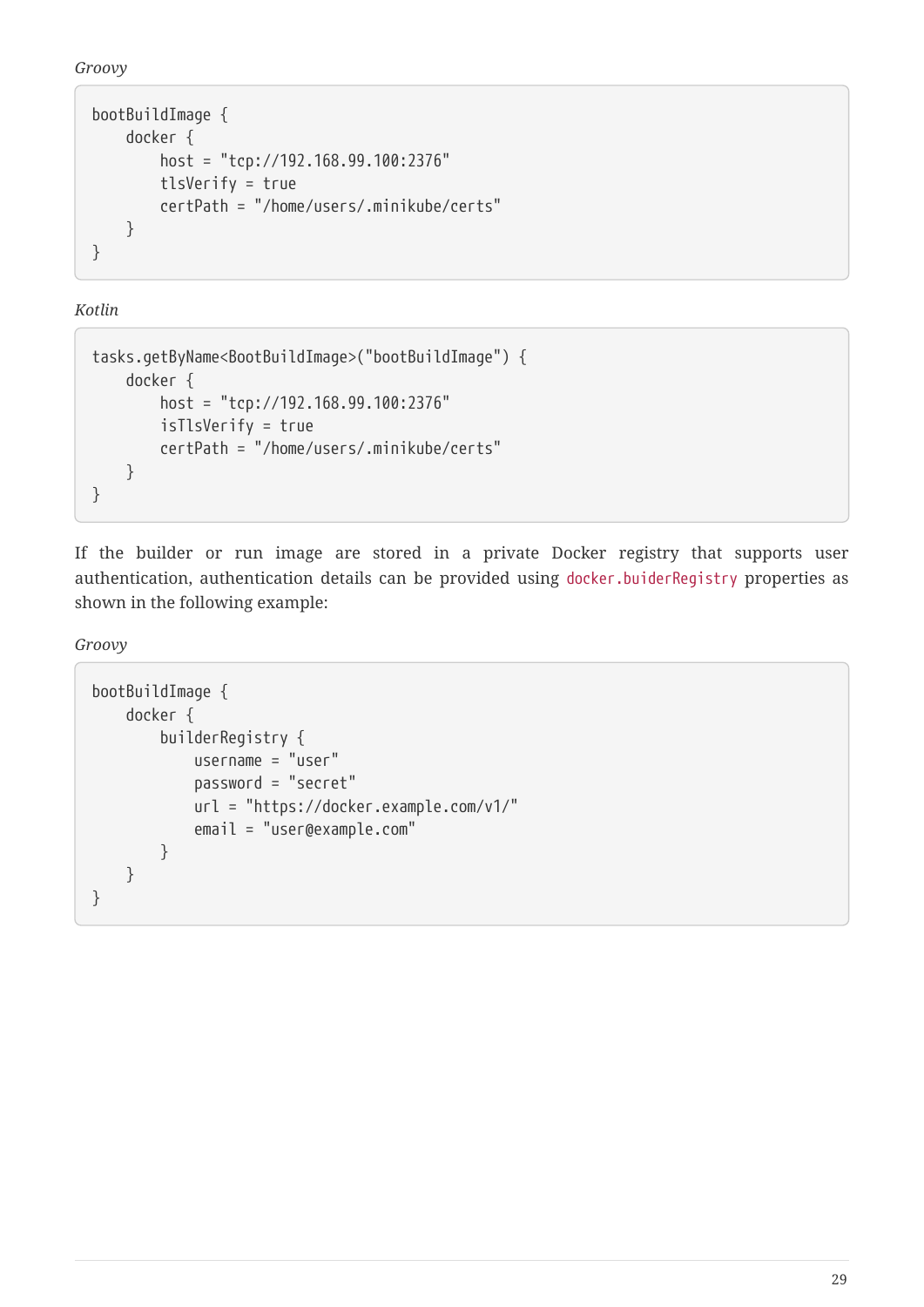*Kotlin*

```
tasks.getByName<BootBuildImage>("bootBuildImage") {
      docker {
          builderRegistry {
               username = "user"
               password = "secret"
               url = "https://docker.example.com/v1/"
               email = "user@example.com"
          }
      }
}
```
If the builder or run image is stored in a private Docker registry that supports token authentication, the token value can be provided using docker.builderRegistry as shown in the following example:

*Groovy*

```
bootBuildImage {
      docker {
           builderRegistry {
                token = "9cbaf023786cd7..."
           }
      }
}
```
*Kotlin*

```
tasks.getByName<BootBuildImage>("bootBuildImage") {
      docker {
          builderRegistry {
               token = "9cbaf023786cd7..."
           }
      }
}
```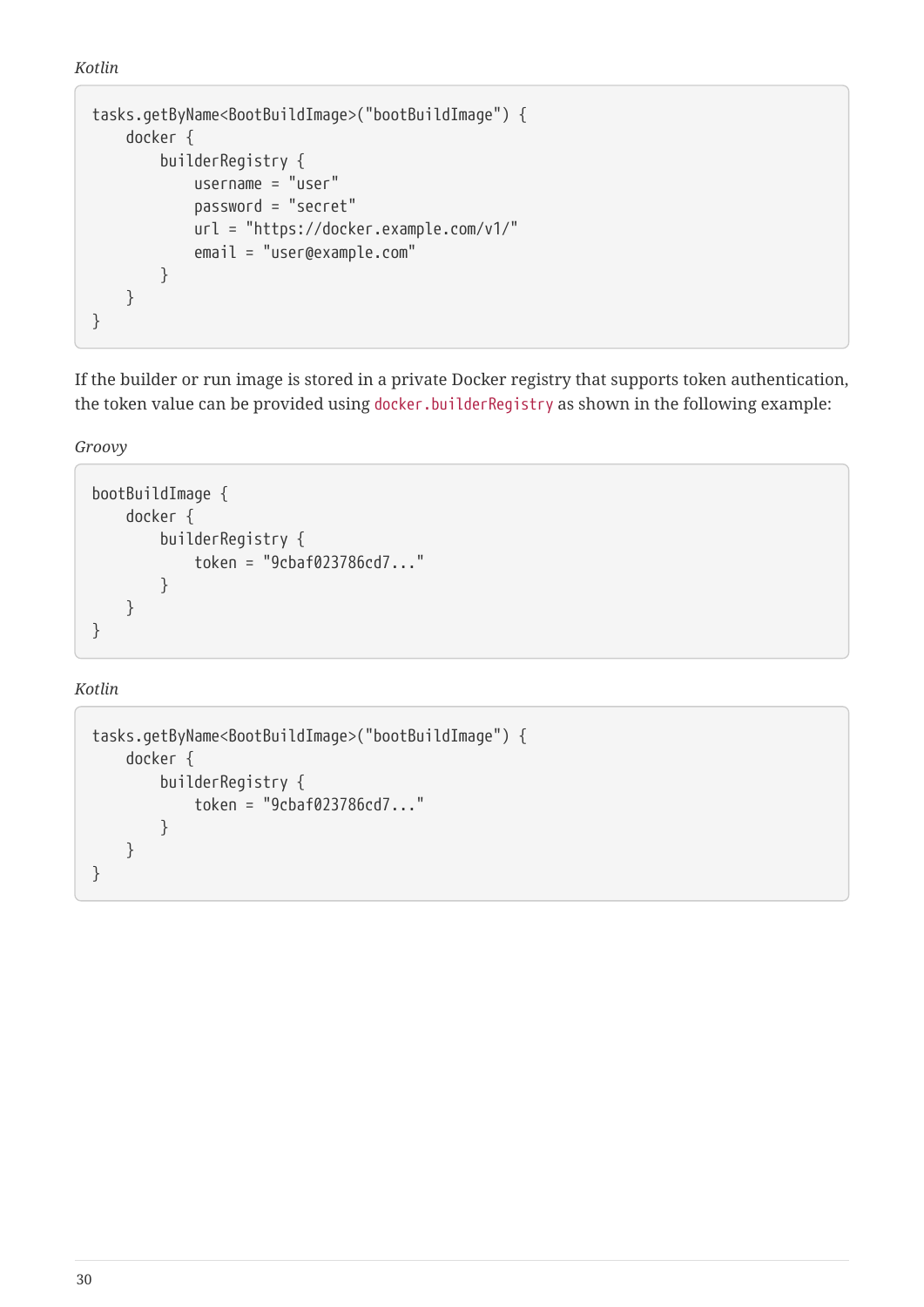# <span id="page-33-0"></span>**Chapter 6. Publishing your Application**

## <span id="page-33-1"></span>**6.1. Publishing with the Maven-publish Plugin**

To publish your Spring Boot jar or war, add it to the publication using the artifact method on MavenPublication. Pass the task that produces that artifact that you wish to publish to the artifact method. For example, to publish the artifact produced by the default bootJar task:

*Groovy*

```
publishing {
      publications {
           bootJava(MavenPublication) {
                artifact bootJar
           }
      }
      repositories {
           maven {
                url 'https://repo.example.com'
           }
      }
}
```
*Kotlin*

```
publishing {
      publications {
           create<MavenPublication>("bootJava") {
               artifact(tasks.getByName("bootJar"))
           }
      }
      repositories {
           maven {
               url = uri("https://repo.example.com")
           }
      }
}
```
### <span id="page-33-2"></span>**6.2. Publishing with the Maven Plugin**



Due to its deprecation in Gradle 6, this plugin's support for publishing with Gradle's maven plugin is deprecated and will be removed in a future release. Please use the maven-publish plugin instead.

When the [maven](https://docs.gradle.org/current/userguide/maven_plugin.html) [plugin](https://docs.gradle.org/current/userguide/maven_plugin.html) is applied, an Upload task for the bootArchives configuration named uploadBootArchives is automatically created. By default, the bootArchives configuration contains the archive produced by the bootJar or bootWar task. The uploadBootArchives task can be configured to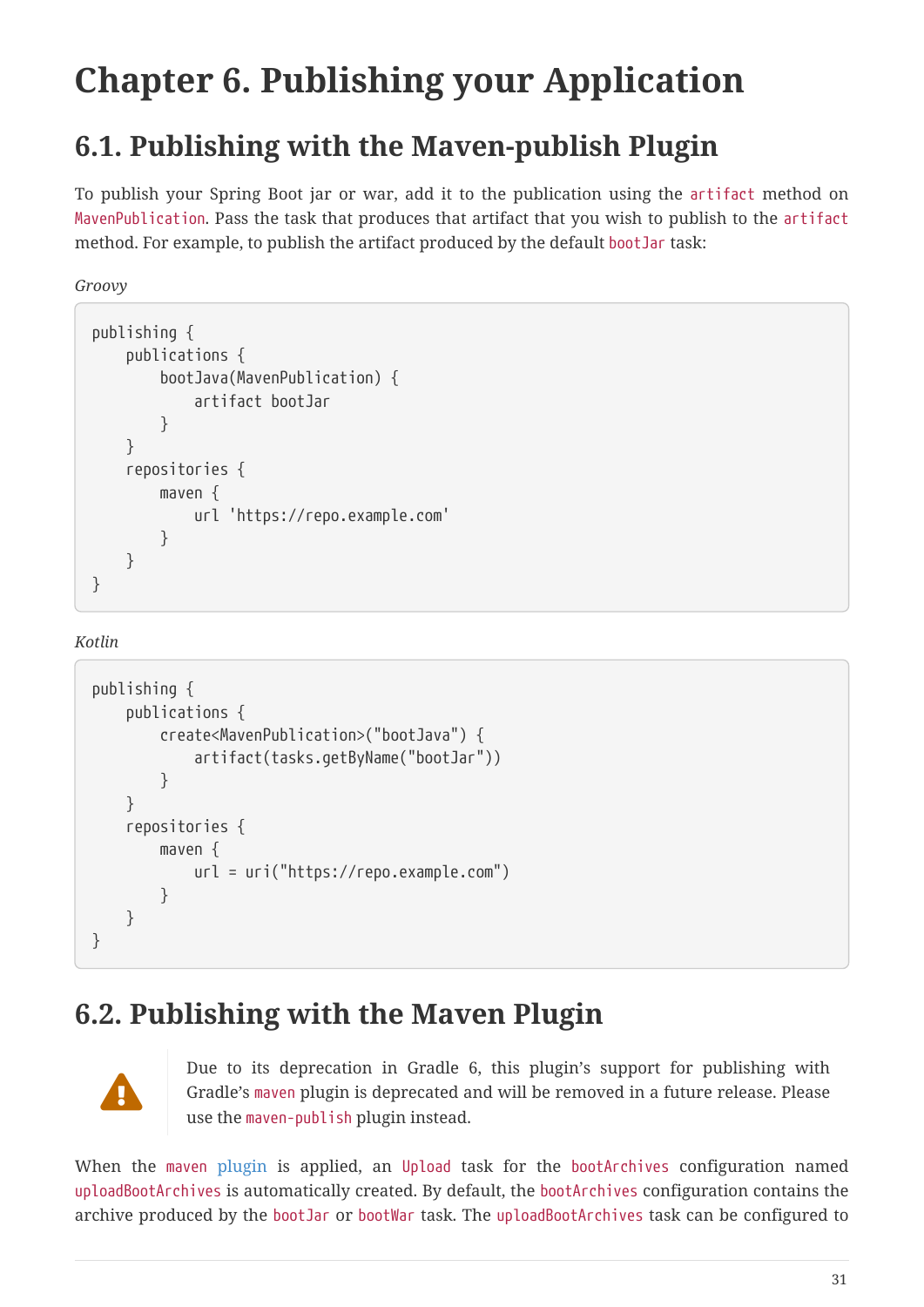publish the archive to a Maven repository:

*Groovy*

```
uploadBootArchives {
      repositories {
           mavenDeployer {
               repository url: 'https://repo.example.com'
           }
      }
}
```
*Kotlin*

```
tasks.getByName<Upload>("uploadBootArchives") {
      repositories.withGroovyBuilder {
          "mavenDeployer" {
               "repository"("url" to "https://repo.example.com")
          }
      }
}
```
## <span id="page-34-0"></span>**6.3. Distributing with the Application Plugin**

When the [application](https://docs.gradle.org/current/userguide/application_plugin.html) [plugin](https://docs.gradle.org/current/userguide/application_plugin.html) is applied a distribution named boot is created. This distribution contains the archive produced by the bootJar or bootWar task and scripts to launch it on Unix-like platforms and Windows. Zip and tar distributions can be built by the bootDistZip and bootDistTar tasks respectively. To use the application plugin, its mainClassName property must be configured with the name of your application's main class.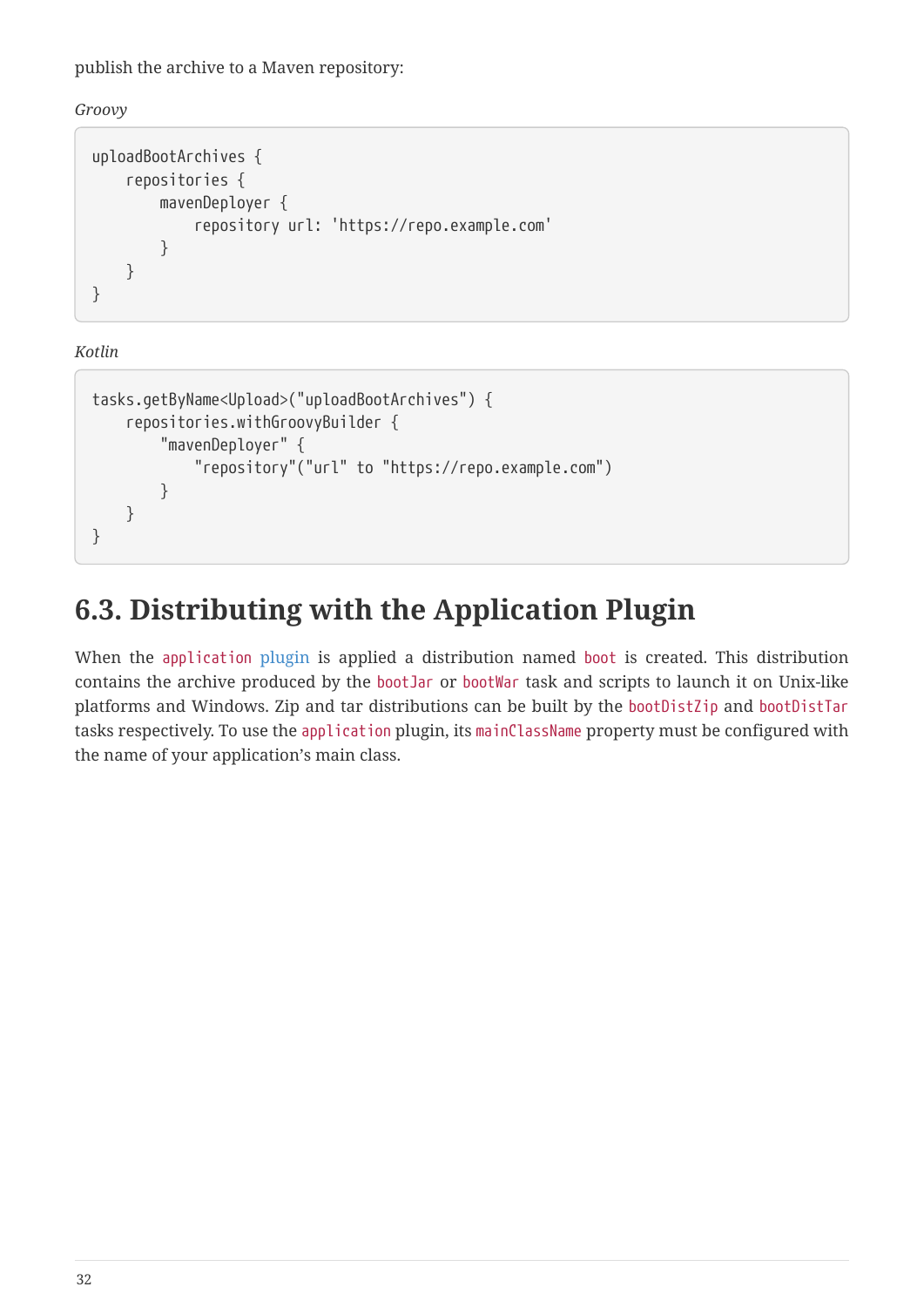# <span id="page-35-0"></span>**Chapter 7. Running your Application with Gradle**

To run your application without first building an archive use the bootRun task:

```
$ ./gradlew bootRun
```
The bootRun task is an instance of [BootRun](https://docs.spring.io/spring-boot/docs/2.5.4/gradle-plugin/api/org/springframework/boot/gradle/tasks/run/BootRun.html) which is a JavaExec subclass. As such, all of the [usual](https://docs.gradle.org/current/dsl/org.gradle.api.tasks.JavaExec.html) [configuration options](https://docs.gradle.org/current/dsl/org.gradle.api.tasks.JavaExec.html) for executing a Java process in Gradle are available to you. The task is automatically configured to use the runtime classpath of the main source set.

By default, the main class will be configured automatically by looking for a class with a public static void main(String[]) method in directories on the task's classpath.

The main class can also be configured explicitly using the task's main property:

*Groovy*

```
bootRun {
     main = 'com.example.ExampleApplication'
}
```
*Kotlin*

```
tasks.getByName<BootRun>("bootRun") {
      main = "com.example.ExampleApplication"
}
```
Alternatively, the main class name can be configured project-wide using the mainClass property of the Spring Boot DSL:

*Groovy*

```
springBoot {
     mainClass = 'com.example.ExampleApplication'
}
```
*Kotlin*

```
springBoot {
      mainClass.set("com.example.ExampleApplication")
}
```
By default, bootRun will configure the JVM to optimize its launch for faster startup during development. This behavior can be disabled by using the optimizedLaunch property, as shown in the following example: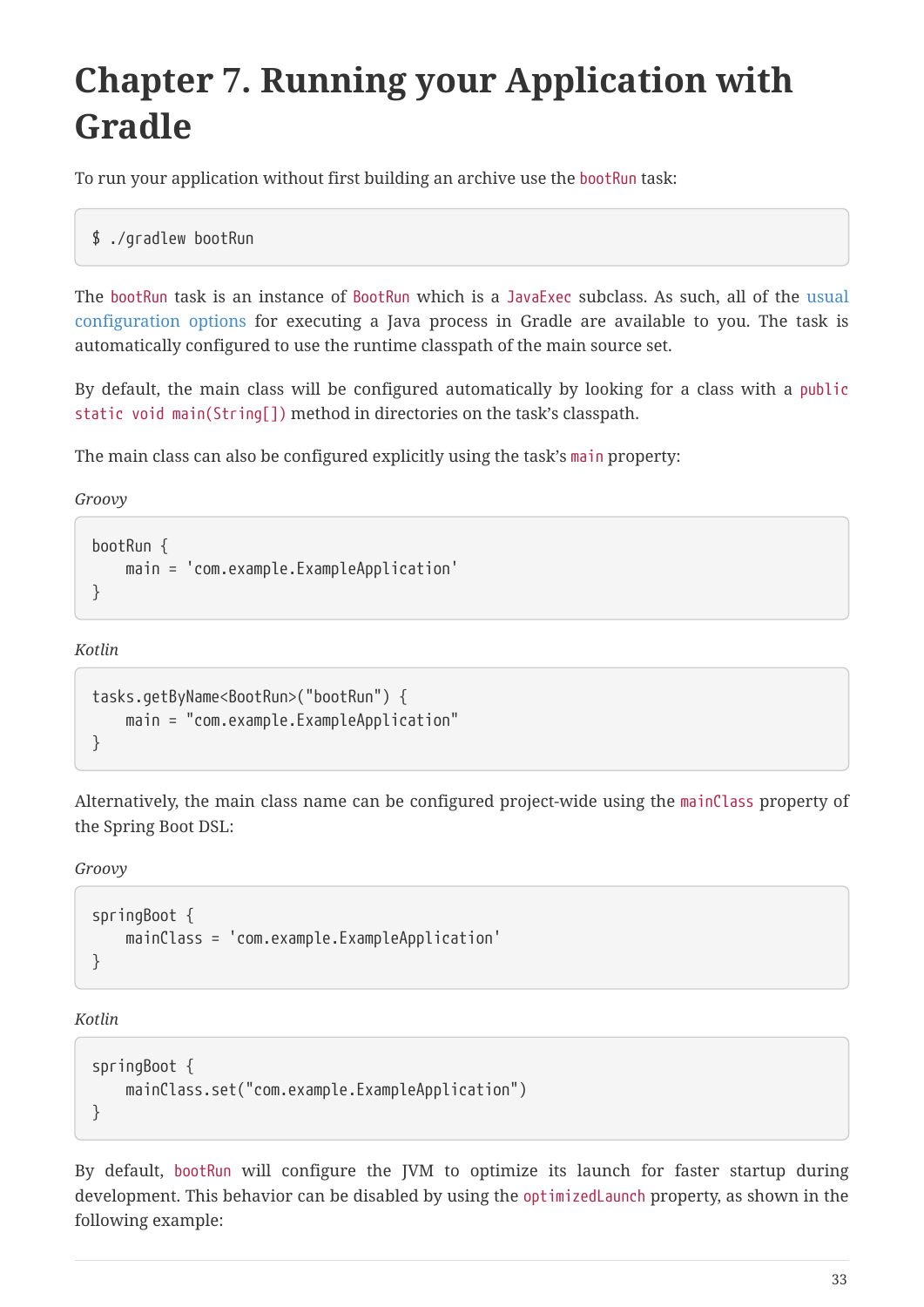*Groovy*

```
bootRun {
      optimizedLaunch = false
}
```
*Kotlin*

```
tasks.getByName<BootRun>("bootRun") {
      isOptimizedLaunch = false
}
```
If the [application](https://docs.gradle.org/current/userguide/application_plugin.html) [plugin](https://docs.gradle.org/current/userguide/application_plugin.html) has been applied, its mainClass property must be configured and can be used for the same purpose:

*Groovy*

```
application {
     mainClass = 'com.example.ExampleApplication'
}
```
*Kotlin*

```
application {
      mainClass.set("com.example.ExampleApplication")
}
```
### <span id="page-36-0"></span>**7.1. Passing Arguments to your Application**

Like all JavaExec tasks, arguments can be passed into bootRun from the command line using --args='<arguments>' when using Gradle 4.9 or later. For example, to run your application with a profile named dev active the following command can be used:

```
$ ./gradlew bootRun --args='--spring.profiles.active=dev'
```
See [the javadoc for](https://docs.gradle.org/current/javadoc/org/gradle/api/tasks/JavaExec.html#setArgsString-java.lang.String-) [JavaExec.setArgsString](https://docs.gradle.org/current/javadoc/org/gradle/api/tasks/JavaExec.html#setArgsString-java.lang.String-) for further details.

### <span id="page-36-1"></span>**7.2. Passing System properties to your application**

Since bootRun is a standard JavaExec task, system properties can be passed to the application's JVM by specifying them in the build script. To make that value of a system property to be configurable set its value using a [project property](https://docs.gradle.org/current/dsl/org.gradle.api.Project.html#N14FE1). To allow a project property to be optional, reference it using findProperty. Doing so also allows a default value to be provided using the ?: Elvis operator, as shown in the following example: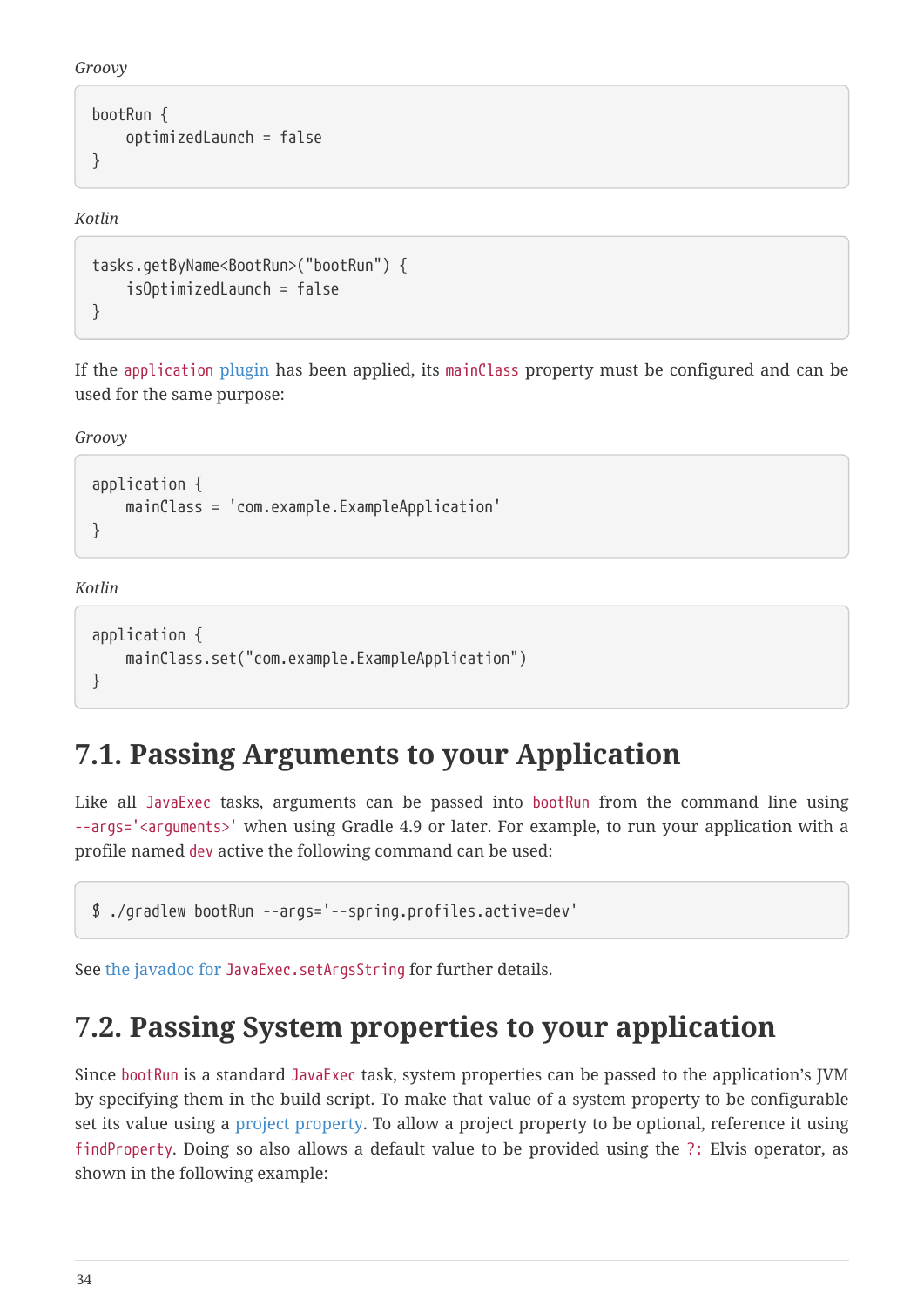```
Groovy
```

```
bootRun {
      systemProperty 'com.example.property', findProperty('example') ?: 'default'
}
```
*Kotlin*

```
tasks.getByName<BootRun>("bootRun") {
      systemProperty("com.example.property", findProperty("example") ?: "default")
}
```
The preceding example sets that com.example.property system property to the value of the example project property. If the example project property has not been set, the value of the system property will be default.

Gradle allows project properties to be set in a variety of ways, including on the command line using the -P flag, as shown in the following example:

\$ ./gradlew bootRun -Pexample=custom

The preceding example sets the value of the example project property to custom. bootRun will then use this as the value of the com.example.property system property.

### <span id="page-37-0"></span>**7.3. Reloading Resources**

If devtools has been added to your project it will automatically monitor your application for changes. Alternatively, you can configure bootRun such that your application's static resources are loaded from their source location:

*Groovy*

```
bootRun {
      sourceResources sourceSets.main
}
```
*Kotlin*

```
tasks.getByName<BootRun>("bootRun") {
      sourceResources(sourceSets["main"])
}
```
This makes them reloadable in the live application which can be helpful at development time.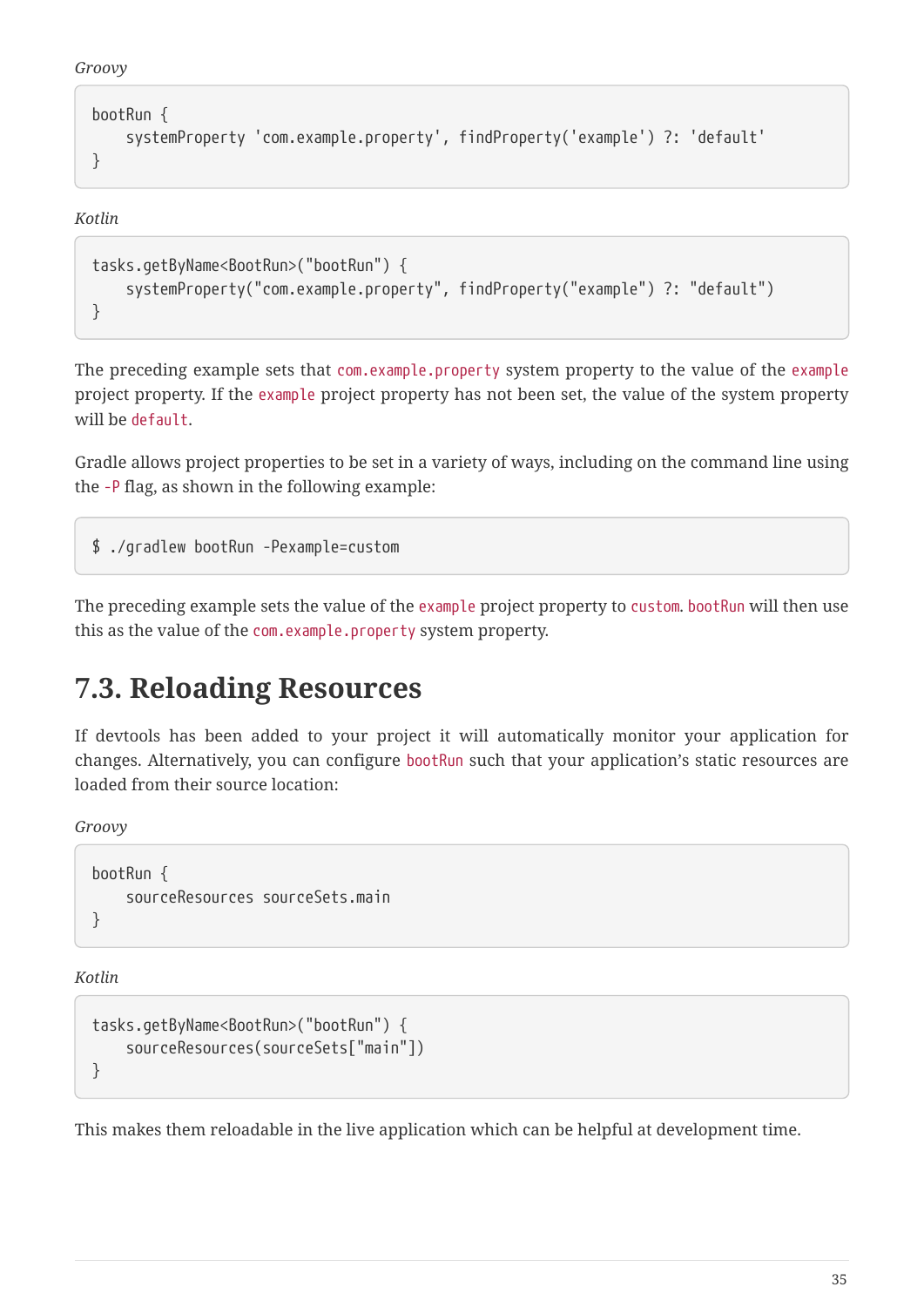# <span id="page-38-0"></span>**Chapter 8. Integrating with Actuator**

### <span id="page-38-1"></span>**8.1. Generating Build Information**

Spring Boot Actuator's info endpoint automatically publishes information about your build in the presence of a META-INF/build-info.properties file. A [BuildInfo](https://docs.spring.io/spring-boot/docs/2.5.4/gradle-plugin/api/org/springframework/boot/gradle/tasks/buildinfo/BuildInfo.html) task is provided to generate this file. The easiest way to use the task is via the plugin's DSL:

*Groovy*

```
springBoot {
      buildInfo()
}
```
*Kotlin*

```
springBoot {
      buildInfo()
}
```
This will configure a [BuildInfo](https://docs.spring.io/spring-boot/docs/2.5.4/gradle-plugin/api/org/springframework/boot/gradle/tasks/buildinfo/BuildInfo.html) task named bootBuildInfo and, if it exists, make the Java plugin's classes task depend upon it. The task's destination directory will be META-INF in the output directory of the main source set's resources (typically build/resources/main).

By default, the generated build information is derived from the project:

| Property       | Default value                                                                            |
|----------------|------------------------------------------------------------------------------------------|
| build.artifact | The base name of the boot Jar or boot War task, or<br>unspecified if no such task exists |
| build.group    | The group of the project                                                                 |
| build.name     | The name of the project                                                                  |
| build.version  | The version of the project                                                               |
| build.time     | The time at which the project is being built                                             |

The properties can be customized using the DSL: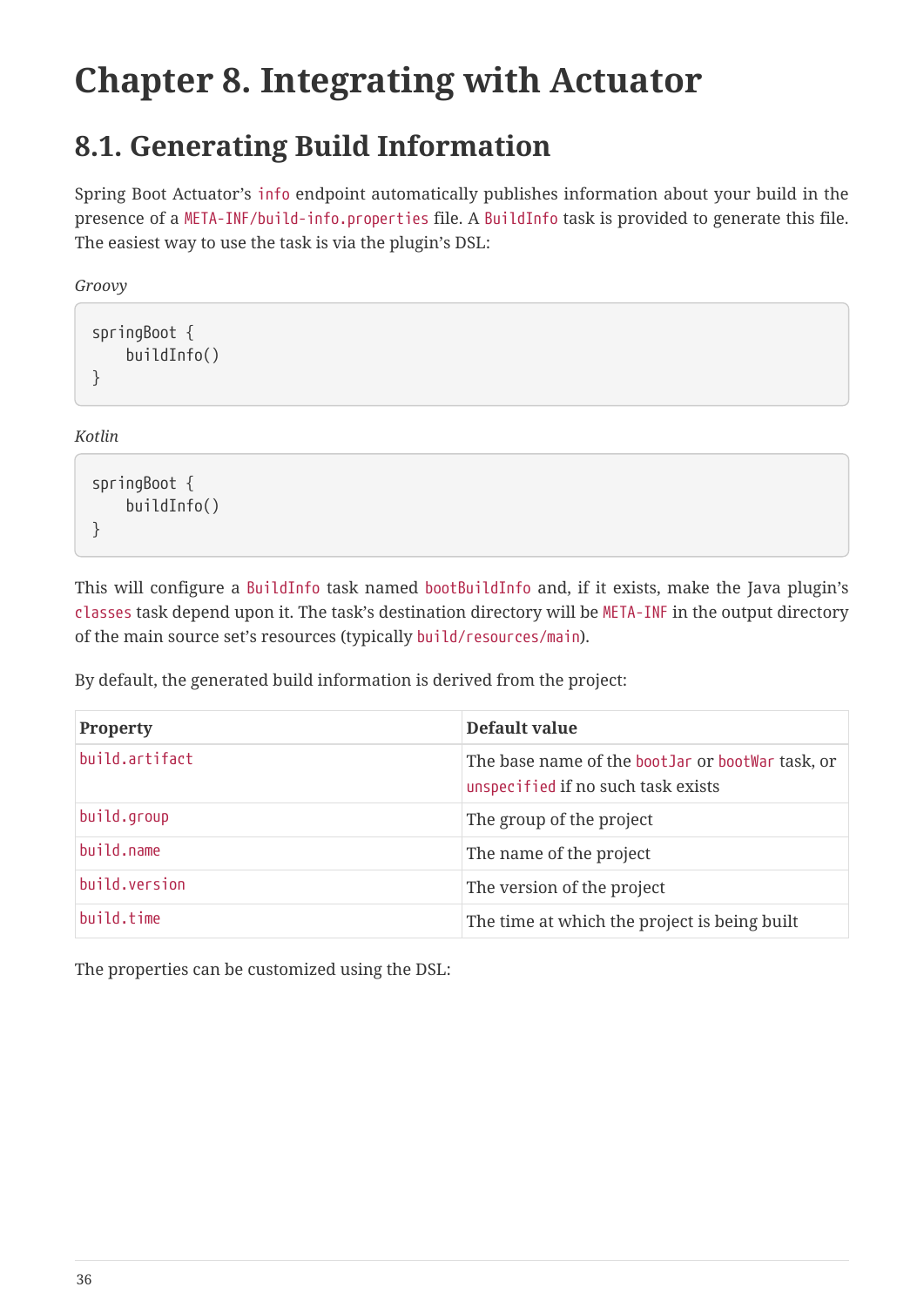*Groovy*

```
springBoot {
      buildInfo {
           properties {
               artifact = 'example-app'
             version = '1.2.3'  group = 'com.example'
               name = 'Example application'
          }
      }
}
```
*Kotlin*

```
springBoot {
      buildInfo {
           properties {
               artifact = "example-app"
             version = "1.2.3"  group = "com.example"
               name = "Example application"
          }
      }
}
```
The default value for build.time is the instant at which the project is being built. A side-effect of this is that the task will never be up-to-date. As a result, builds will take longer as more tasks, including the project's tests, will have to be executed. Another side-effect is that the task's output will always change and, therefore, the build will not be truly repeatable. If you value build performance or repeatability more highly than the accuracy of the build.time property, set time to null or a fixed value.

Additional properties can also be added to the build information:

*Groovy*

```
springBoot {
      buildInfo {
           properties {
             additional = \lceil  'a': 'alpha',
                    'b': 'bravo'
  ]
           }
      }
}
```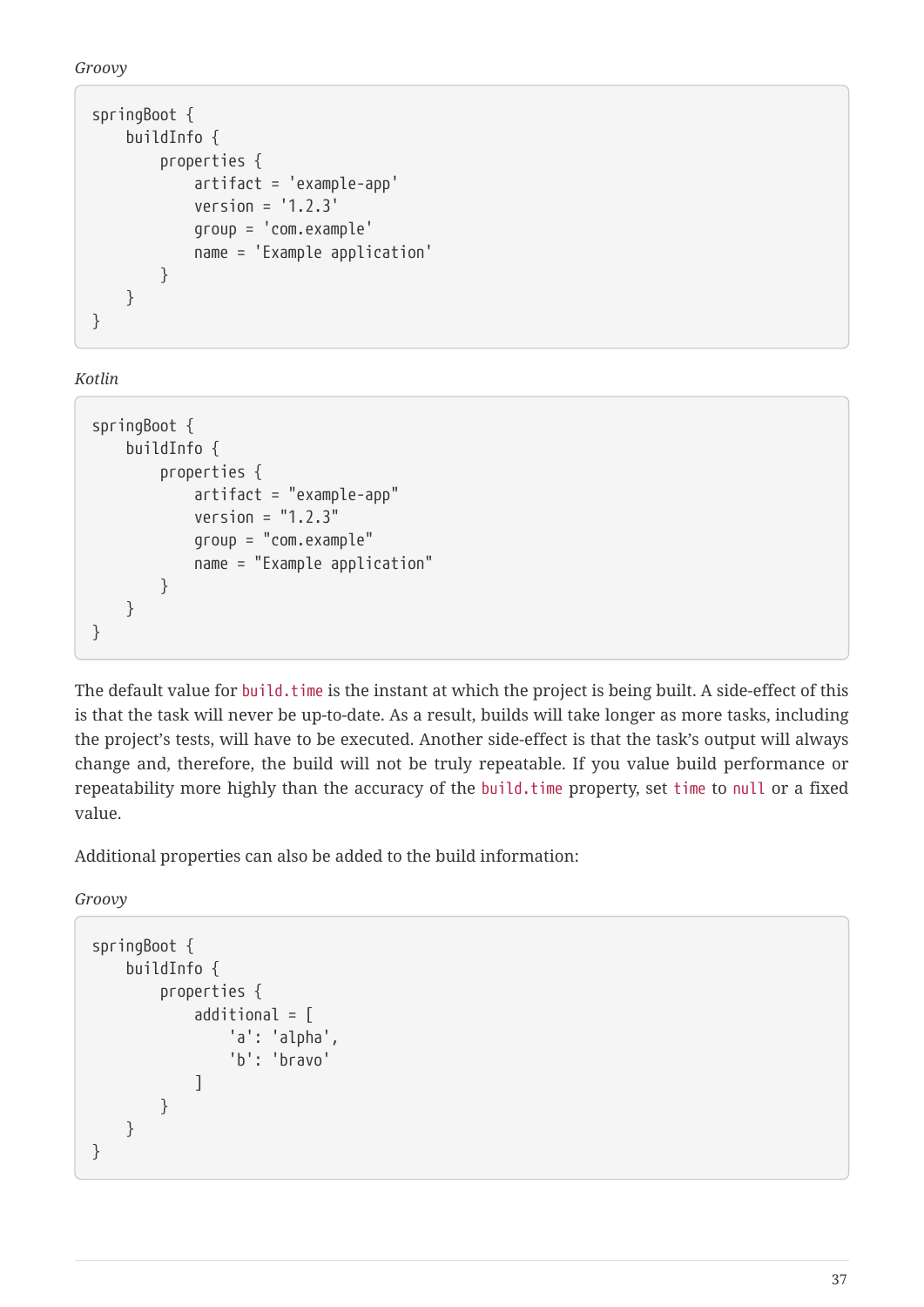*Kotlin*

```
springBoot {
  buildInfo {
         properties {
            additional = mapOf(
  "a" to "alpha",
  "b" to "bravo"
            )
        }
     }
}
```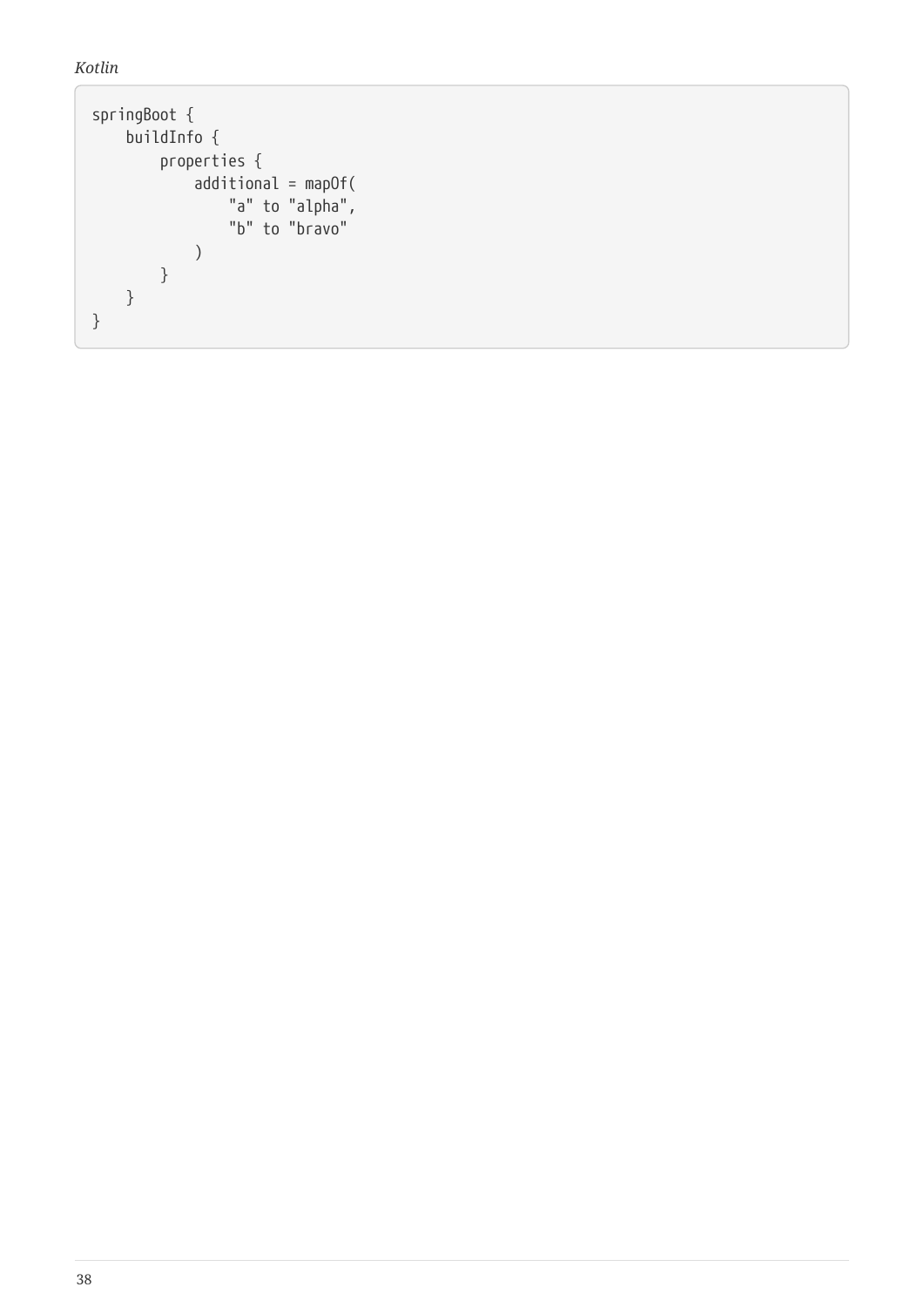# <span id="page-41-0"></span>**Chapter 9. Reacting to Other Plugins**

When another plugin is applied the Spring Boot plugin reacts by making various changes to the project's configuration. This section describes those changes.

### <span id="page-41-1"></span>**9.1. Reacting to the Java Plugin**

When Gradle's [java](https://docs.gradle.org/current/userguide/java_plugin.html) [plugin](https://docs.gradle.org/current/userguide/java_plugin.html) is applied to a project, the Spring Boot plugin:

- 1. Creates a [BootJar](https://docs.spring.io/spring-boot/docs/2.5.4/gradle-plugin/api/org/springframework/boot/gradle/tasks/bundling/BootJar.html) task named bootJar that will create an executable, fat jar for the project. The jar will contain everything on the runtime classpath of the main source set; classes are packaged in BOOT-INF/classes and jars are packaged in BOOT-INF/lib
- 2. Configures the assemble task to depend on the bootJar task.
- 3. Configures the jar task to use plain as the convention for its archive classifier.
- 4. Creates a [BootBuildImage](https://docs.spring.io/spring-boot/docs/2.5.4/gradle-plugin/api/org/springframework/boot/gradle/tasks/bundling/BootBuildImage.html) task named bootBuildImage that will create a OCI image using a [buildpack](https://buildpacks.io).
- 5. Creates a [BootRun](https://docs.spring.io/spring-boot/docs/2.5.4/gradle-plugin/api/org/springframework/boot/gradle/tasks/run/BootRun.html) task named bootRun that can be used to run your application.
- 6. Creates a configuration named bootArchives that contains the artifact produced by the bootJar task.
- 7. Creates a configuration named developmentOnly for dependencies that are only required at development time, such as Spring Boot's Devtools, and should not be packaged in executable jars and wars.
- 8. Creates a configuration named productionRuntimeClasspath. It is equivalent to runtimeClasspath minus any dependencies that only appear in the developmentOnly configuration.
- 9. Configures any JavaCompile tasks with no configured encoding to use UTF-8.
- 10. Configures any JavaCompile tasks to use the -parameters compiler argument.

### <span id="page-41-2"></span>**9.2. Reacting to the Kotlin Plugin**

When [Kotlin's Gradle plugin](https://kotlinlang.org/docs/reference/using-gradle.html) is applied to a project, the Spring Boot plugin:

- 1. Aligns the Kotlin version used in Spring Boot's dependency management with the version of the plugin. This is achieved by setting the kotlin.version property with a value that matches the version of the Kotlin plugin.
- 2. Configures any KotlinCompile tasks to use the -java-parameters compiler argument.

### <span id="page-41-3"></span>**9.3. Reacting to the War Plugin**

When Gradle's [war](https://docs.gradle.org/current/userguide/war_plugin.html) [plugin](https://docs.gradle.org/current/userguide/war_plugin.html) is applied to a project, the Spring Boot plugin:

1. Creates a [BootWar](https://docs.spring.io/spring-boot/docs/2.5.4/gradle-plugin/api/org/springframework/boot/gradle/tasks/bundling/BootWar.html) task named bootWar that will create an executable, fat war for the project. In addition to the standard packaging, everything in the providedRuntime configuration will be packaged in WEB-INF/lib-provided.